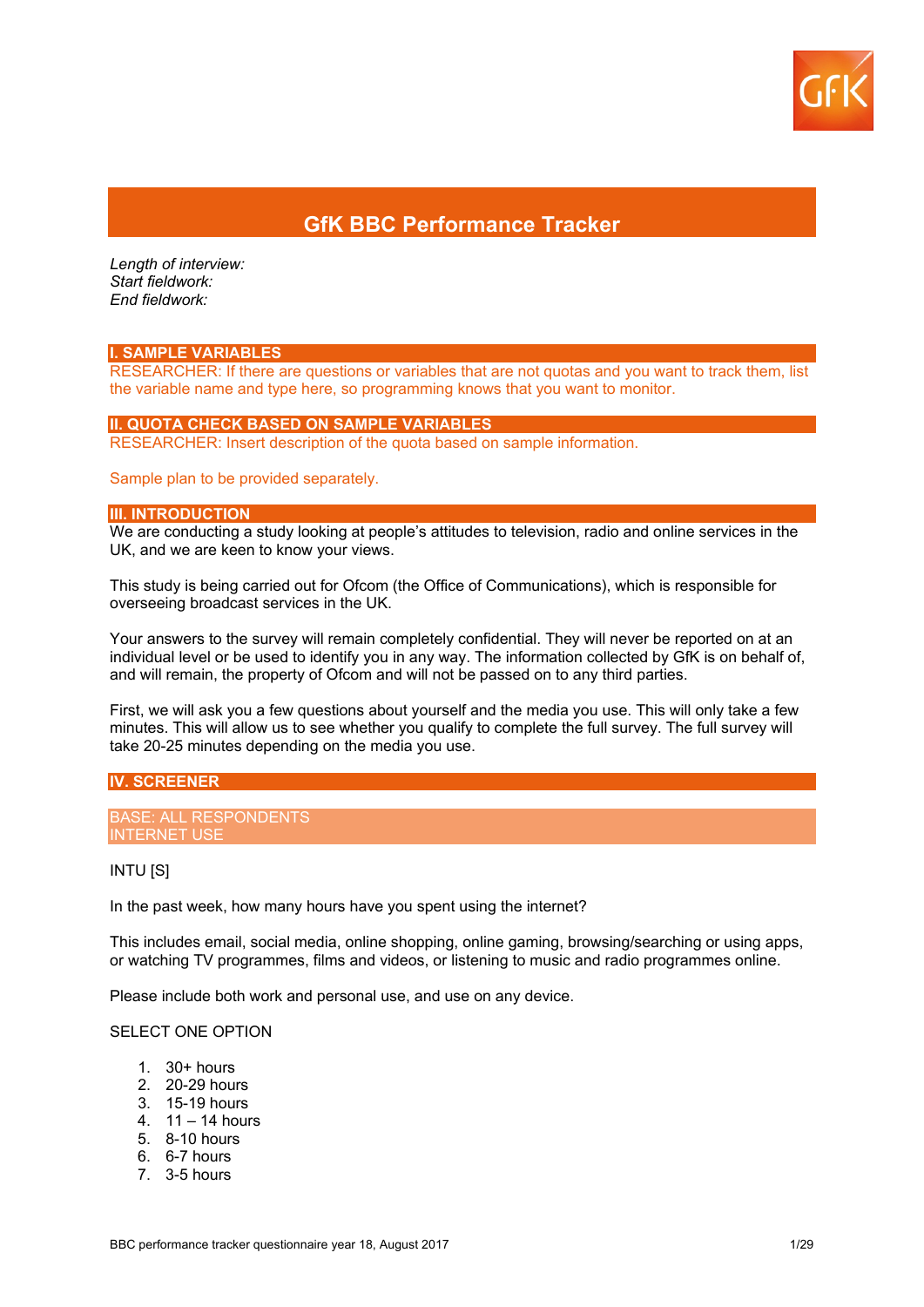

- 8. 1-2 hours
- 9. Less than 1 hour
- 10. None
- 99. Don't know [CLOSE]

SCRIPTER – IF ONLINE SAMPLE CLOSE IF CODE 6-10, IF F2F SAMPLE CLOSE IF CODE 1-3

Base: All respondents GENDER – RESPONDENT TO SELF COMPLETE SEX [S] And now, a few questions about you. Are you:

- 1. Male
- 2. Female
- 3. Other
- 4. Prefer not to say

QUOTA CHECK Total net n=###

SOFT QUOTAS based on S01 (Sex)

S01=1 (male): ## S01=2 (female): ##

Base: All respondents AGE

RESEARCHER: Update programming logic in Scripter Note below.

AGE [Q] How old are you?

Please can you re-enter your age? SHOW IF THEY TYPE AN AGE OUTSIDE OF THE RANGE. IF OUTSIDE OF THE AGE RANGE AFTER THIS PROMPT, THEN CLOSE

*SCRIPTER: INSERT TEXT BOX. RANGE: 16-100. [INSERT LOGIC FOR QUALIFYING AGES.]* IF TYPE OUTSIDE THE AGE RANGE, RE ASK AGE, IF OUTSIDE OF AGE RANGE THEN CLOSE

#### QUOTA CHECK

Total net n=###

SOFT QUOTAS based on S02 (age)

 $S02 >= ### ##$  $S02$  >= ##: ##

Base: All respondents **POSTCODE** 

POSTCODE [TYPE IN BOX]

What is your postcode? Please note: this question will only be used to assign you to a region of the UK and not to identify where you live.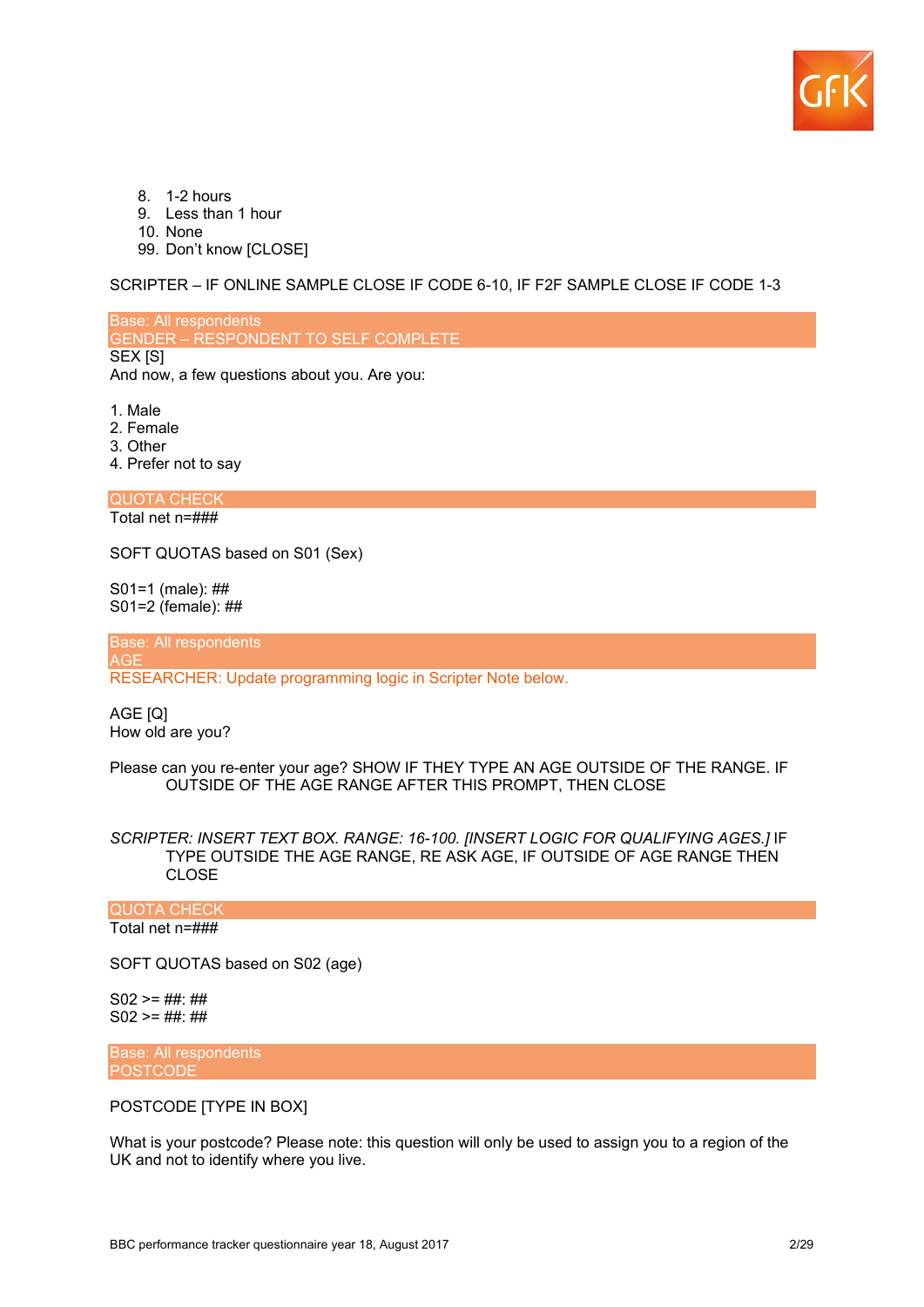

98. Don't know 99. Prefer not to say

*SCRIPTER, AUTOCODE FROM POSTCODE INTO THE FOLLOWING REGIONS AND SHOW RELEVANT REGION IN LATER QUESTION NOTE THAT POSTCODE NEEDS TO BE VALIDATED AS FULL POSTCODE (7/8 CHARACTER NOTATION) IF POSTCODE CANNOT BE MATCHED, CODE AS 'NO POSTCODE' (97) AND FOLLOW INSTRUCTIONS*

Base: All who answer don't know/prefer not to say at POSTCODE TV REGION

Which region do you live in?

#### TV REGIONS

- 1. **North East and Cumbria** (including County Durham, Northumberland, Teesdie, Tyne and Wear, Northern Cumbria and the majority of North Yorkshire)
- 2. **North-West** (including Cheshire, Greater Manchester, Lancashire, Merseyside, North Yorkshire (western Craven), West Yorkshire (Walsden), Derbyshire (western High Peak), Cumbria (Barrow-in-Furness and South Lakeland) and the Isle of Man)
- **3. Yorkshire & Lincolnshire** (including Leeds, Sheffield and York)
- **4. West Midlands** (including Herefordshire, Shropshire, Staffordshire, Warwickshire, and Worcestershire)
- **5. East Midlands** (including Derbyshire (except High Peak, North East Derbyshire and the northern areas of the Derbyshire Dales), Leicestershire, Nottinghamshire (except Bassetlaw), Rutland and South Kesteven in Lincolnshire)
- **6. East** (including Norfolk, Suffolk, Essex, Cambridgeshire, Northamptonshire, Bedfordshire, Hertfordshire and northern Buckinghamshire)
- **7. West** (including Bristol, the majority of Wiltshire, northern and eastern Somerset, the majority of Gloucestershire and northern Dorset)
- **8. South** (including Hampshire, Isle of Wight, the majority of West Sussex, eastern and central Dorset, eastern Gloucestershire, southern and eastern Oxfordshire, southern Northamptonshire, western Berkshire and parts of Buckinghamshire, Surrey and Wiltshire)
- **9. South West** (including Cornwall, Devon, Isles of Scilly, southern and western Somerset, western Dorset and Channel Islands)
- **10. South East** (including Kent, East Sussex, part of West Sussex and a small part of Surrey)
- **11. London**
- **12. Wales**
- **13. Scotland**
- *14.* **Northern Ireland**

## SINGLE CODE

#### RADIO LOCAL LIST

- 1. BBC Radio Berkshire
- 2. BBC Radio Bristol
- 3. BBC Radio Cambridgeshire
- 4. BBC Radio Cornwall
- 5. BBC Coventry & Warwickshire
- 6. BBC Radio Cumbria
- 7. BBC Radio Derby
- 8. BBC Radio Devon
- 9. BBC Essex
- 10. BBC Radio Gloucestershire
- 11. BBC Radio Guernsey
- 12. BBC Hereford & Worcester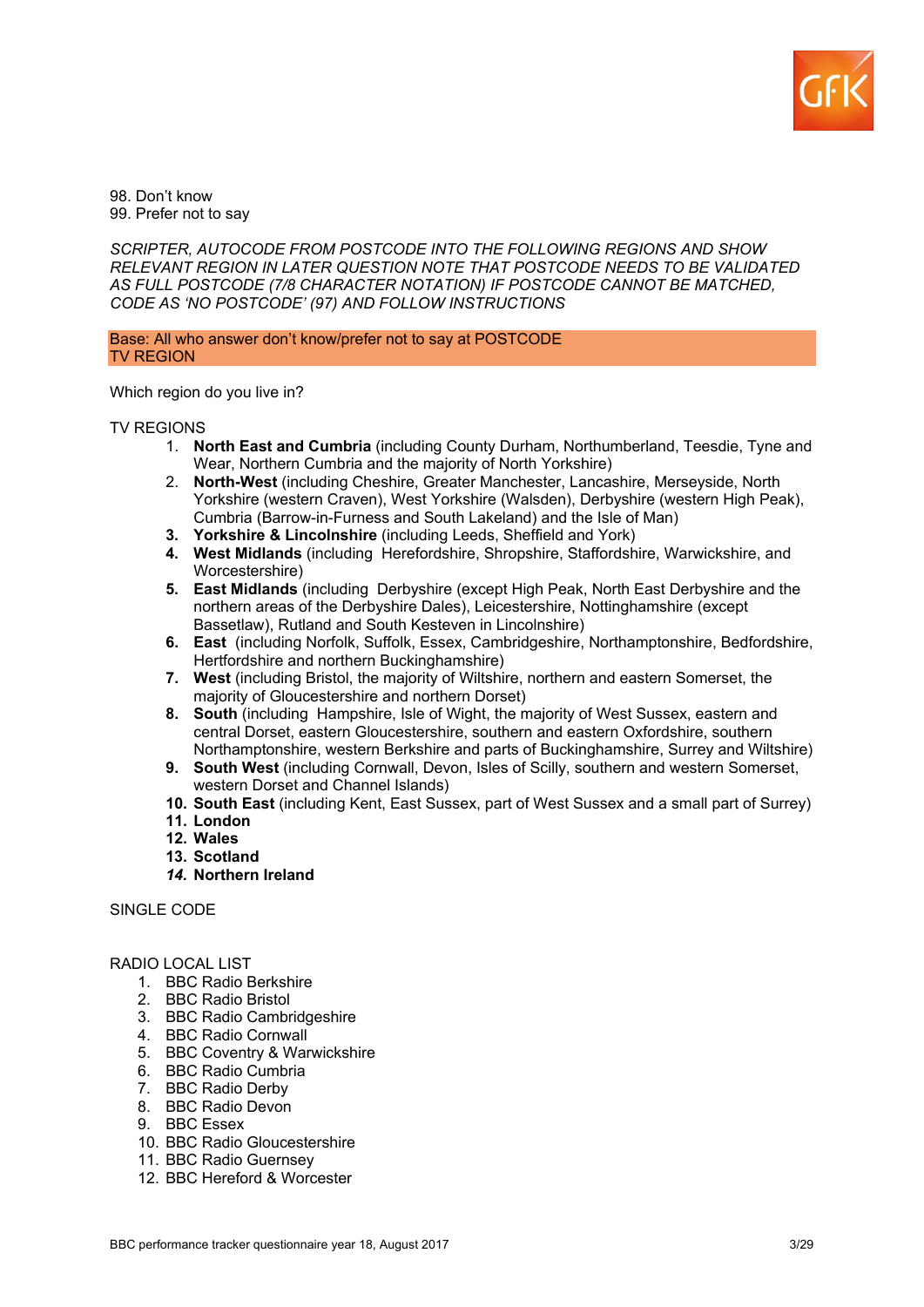

- 13. BBC Radio Humberside
- 14. BBC Radio Jersey
- 15. BBC Radio Kent
- 16. BBC Radio Lancashire
- 17. BBC Radio Leeds
- 18. BBC Radio Leicester
- 19. BBC Radio Lincolnshire
- 20. BBC Radio London
- 21. BBC Radio Manchester
- 22. BBC Radio Merseyside
- 23. BBC Newcastle
- 24. BBC Radio Norfolk
- 25. BBC Radio Northampton
- 26. BBC Radio Nottingham
- 27. BBC Radio Oxford
- 28. BBC Radio Sheffield
- 29. BBC Radio Shropshire
- 30. BBC Radio Solent
- 31. BBC Somerset
- 32. BBC Radio Stoke
- 33. BBC Radio Suffolk
- 34. BBC Surrey
- 35. BBC Sussex
- 36. BBC Tees
- 37. BBC Three Counties Radio
- 38. BBC Wiltshire
- 39. BBC WM 95.6
- 40. BBC Radio York
- 41. BBC Radio Foyle

NATIONAL RADIO LIST

- 1. BBC Radio Scotland
- 2. BBC Radio nan Gàidheal
- 3. BBC Radio Ulster
- 5. BBC Radio Wales
- 6. BBC Radio Cymru

Base: ALL RESPONDENTS NAT IDENTITY

## NATID [ M ]

How would you describe your national identity?

- 1. English
- 2. Welsh
- 3. Scottish
- 4. Northern Irish
- 5. British
- 6. Other (Please write in)

Base: ALL RESPONDENTS **ETHNICITY** 

ETHNICITY [S] What is your ethnic group?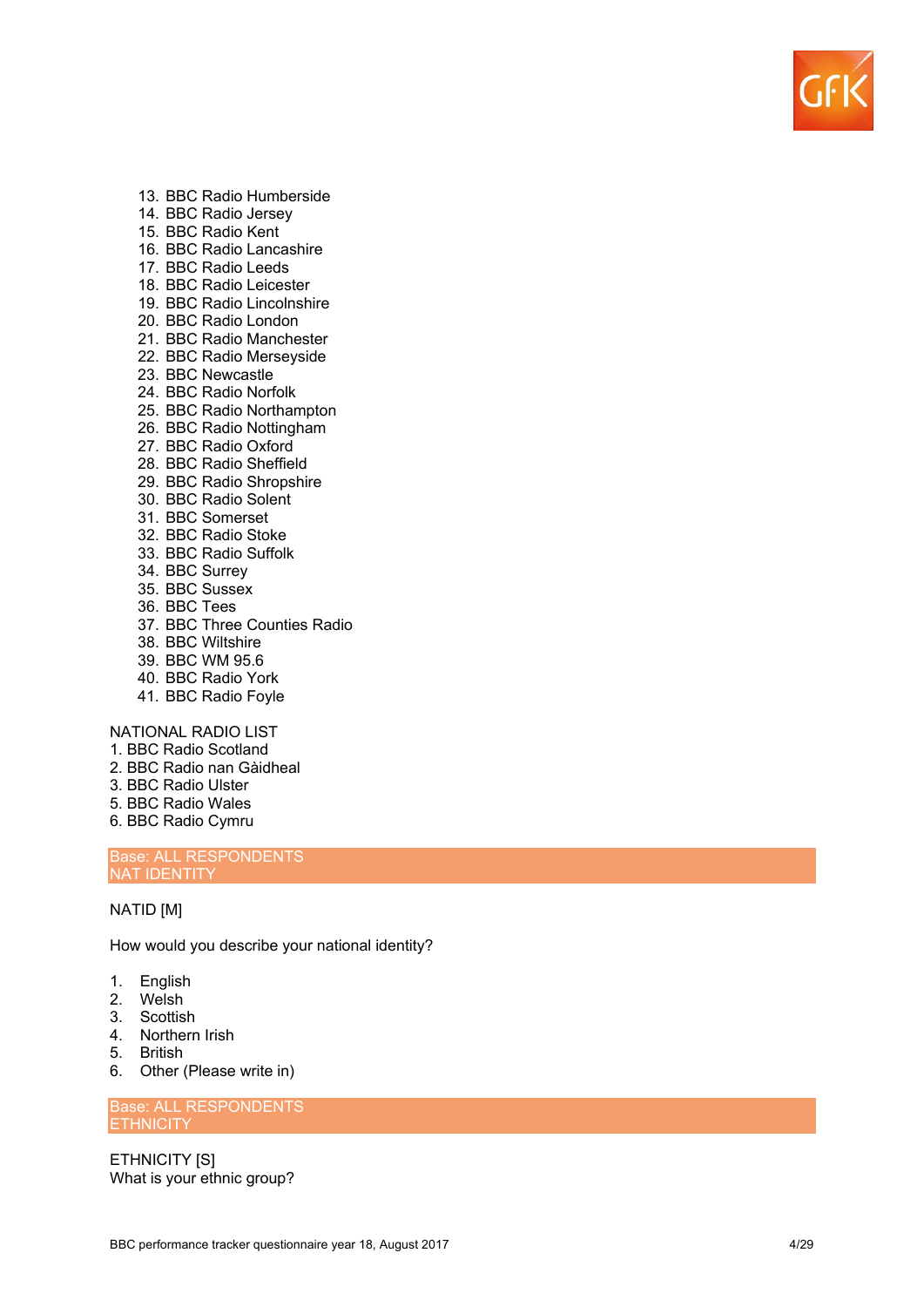

| a)<br>b)                                      | White<br>o English / Welsh / Scottish / Northern Irish / British<br>Irish<br>$\Omega$<br>o Gypsy or Irish traveller<br>(Please write in)<br>Mixed / multiple ethnic group<br>o White and Black Caribbean<br>o White and Black African |  |  |  |  |  |
|-----------------------------------------------|---------------------------------------------------------------------------------------------------------------------------------------------------------------------------------------------------------------------------------------|--|--|--|--|--|
|                                               | o White and Asian                                                                                                                                                                                                                     |  |  |  |  |  |
| C)                                            | o Other mixed heritage background_____________<br>(Please write in)<br>Asian / Asian British                                                                                                                                          |  |  |  |  |  |
|                                               | o Indian                                                                                                                                                                                                                              |  |  |  |  |  |
|                                               | o Pakistani                                                                                                                                                                                                                           |  |  |  |  |  |
|                                               | o Bangladeshi                                                                                                                                                                                                                         |  |  |  |  |  |
|                                               | o Chinese                                                                                                                                                                                                                             |  |  |  |  |  |
|                                               | o Other Asian background______________<br>(Please write in)                                                                                                                                                                           |  |  |  |  |  |
| d)                                            | Black / African / Caribbean / Black British                                                                                                                                                                                           |  |  |  |  |  |
|                                               | o African                                                                                                                                                                                                                             |  |  |  |  |  |
|                                               | o Caribbean                                                                                                                                                                                                                           |  |  |  |  |  |
|                                               | o Any other Black / African / Caribbean background<br>(Please write in)                                                                                                                                                               |  |  |  |  |  |
| e)                                            | Other ethnic group                                                                                                                                                                                                                    |  |  |  |  |  |
|                                               | o Arab                                                                                                                                                                                                                                |  |  |  |  |  |
|                                               | (Please write in)<br>Other ethnic background<br>$\circ$                                                                                                                                                                               |  |  |  |  |  |
| 98. Prefer not to say (DON'T SCREEN OUT HERE) |                                                                                                                                                                                                                                       |  |  |  |  |  |

#### Base: ALL RESPONDENTS RELIGION FOLLOWED

## RELIGION [M, EXCEPT FOR NO RELIGION]

What is your religion?

- 1. No religion
- 2. Catholic
- 3. Church of England/Scotland/Ireland
- 4. Other Christian
- 5. Buddhist
- 6. Hindu
- 7. Jewish
- 8. Muslim
- 9. Sikh

97. Any other religion, please describe

98. Prefer not to say

Base: ALL F2F SAMPLE ONLY – PLEASE SHOW THE FOLLOWING ON ONE SCREEN

## INTERVIEWER – PLEASE HAND OVER YOUR DEVICE TO THE RESPONDENT NOW

## **V. MAIN QUESTIONNAIRE**

Thank you, we'd now like you to take part in the rest of the survey. The next section is about TV, radio, online services and apps that you may have used in the past 3 months.

**A MEDIA CONSUMPTION**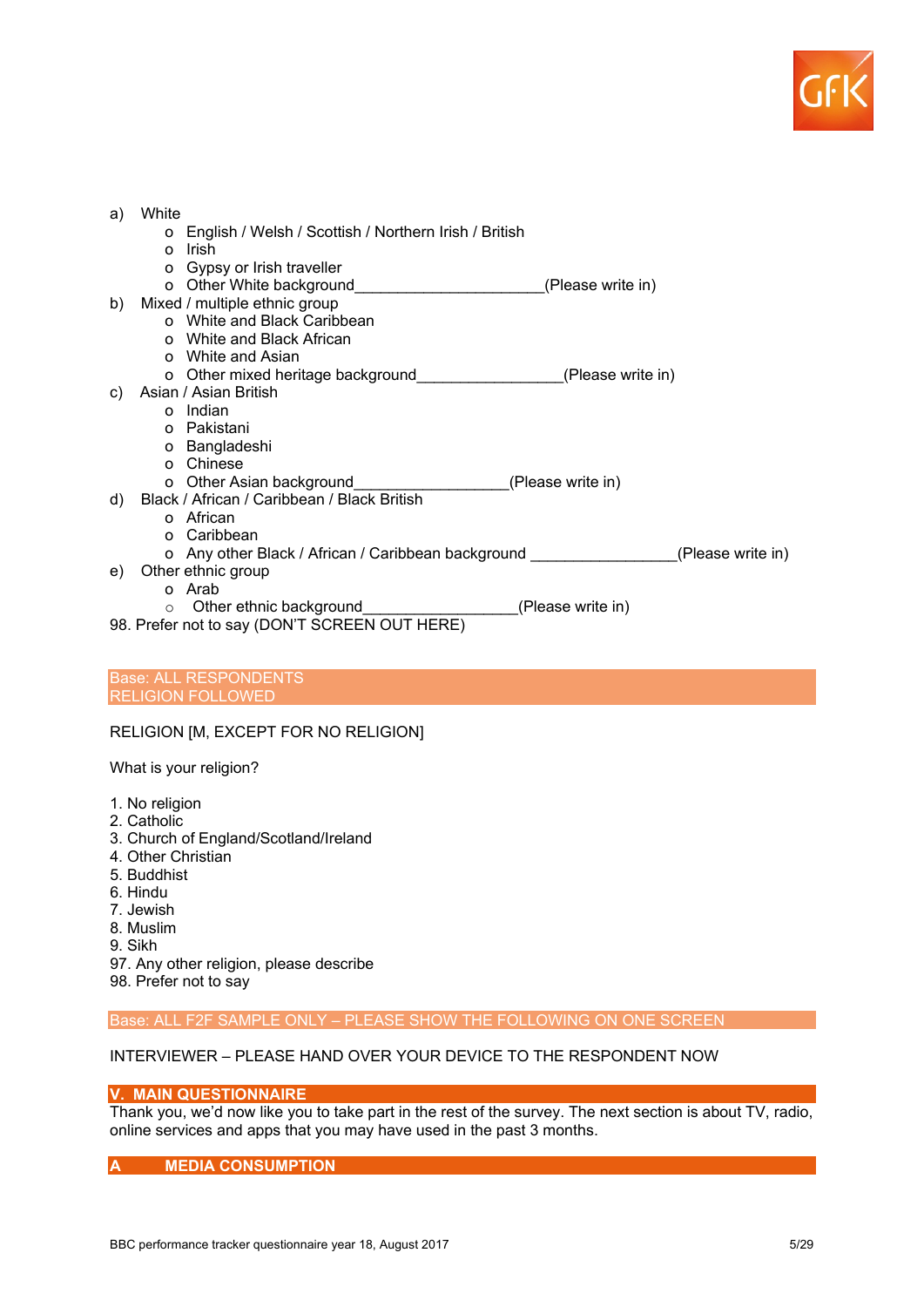

#### Base: All respondents – IF QUOTA FULL AT ETHNICITY OR RELIGION PLEASE SCREEN OUT AT THIS QUESTION INSTEAD.

## A0 [M]

How do you receive TV channels, such as the BBC, ITV or Channel 4, on the main TV set in your household?

- 1. Freeview free TV via an aerial and set-top box or built into the TV set
- 2. Cable Virgin Media
- 3. Satellite from Sky for a monthly subscription
- 4. Freesat satellite TV via a satellite dish but with no subscription
- 5. Satellite from someone other than Sky
- 6. BT TV (formerly BT Vision)
- 7. TalkTalk TV
- 8. EE TV
- 9. NOW TV
- 10. YouView
- 11. No TV in household (SINGLE CODE)
- 12. Don't know (SINGLE CODE)

## Base: All respondents

A0a [S]

Do you have access to the internet at home?

- 1. Yes
- 2. No
- 3. Don't know

Base: ASK OF THOSE WHO SELECT YES AT A0a and DON'T SELECT CODE 11 AT A0

### A0b [M]

Do you connect any of these devices to your home internet to watch catch-up and on-demand services on your main TV set?

- 1. Smart TV (i.e. (a TV with built-in video streaming apps)
- 2. Apple TV
- 3. Amazon Fire
- 4. Google Chromecast
- 5. Games console
- 6. [PIPE THROUGH EACH CODE SELECTED AT A0 AS A SEPARATE ANSWER]
- 7. Laptop, netbook, tablet or smartphone
- 8. Other device connected to the TV (write in)
- 9. None of these (SINGLE CODE)
- 10. Don't know (SINGLE CODE)

## Base: ASK ALL

#### A1.1. [M]

Which, if any, of these TV channels have you personally watched in the past 3 months? Please do not include programmes watched on catch-up or on-demand.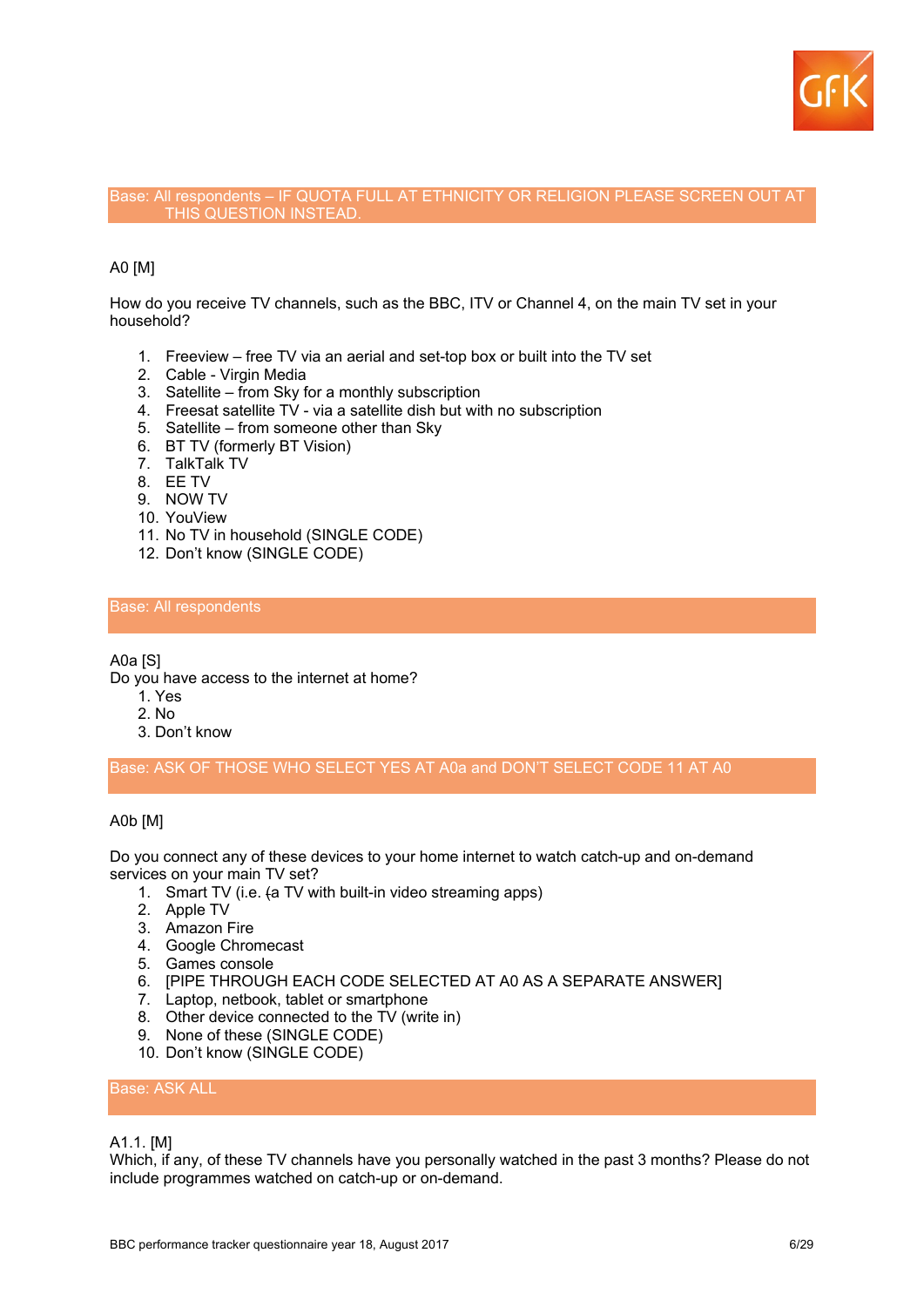

Please select all that apply.

## **Rotate**

Rows

- 1. BBC One
- 2. BBC Two
- 3. ITV / STV (SCOTLAND ONLY) / UTV (NORTHERN IRELAND ONLY)
- 4. Channel 4
- 5. Channel 5
- 6. None of these

Base: ASK ALL

## A1.2. [M]

And which, if any, of these TV channels have you personally watched in the past 3 months? Please do not include programmes watched on catch-up or on-demand.

Please select all that apply.

## Rotate

Rows

- 1. BBC Four
- 2. Any other ITV channel (e.g. ITV2, ITV3, ITV Be)
- 3. Any other Channel 4 channel (e.g. E4, Film4, More4, 4Seven)
- 4. Any other Channel 5 channel (e.g. 5USA, 5Star)
- 5. Any UKTV channel (e.g. Dave, Really, Yesterday, Drama)
- 6. Any Sky channel (e.g. Sky1, Sky Atlantic, Sky Sports)
- 7. S4C
- 8. BBC News Channel
- 9. BBC Parliament
- 10. BBC Alba
- 11. CBBC
- 12. CBeebies
- 13. Other (please specify)
- 14. None of these

## Base: Show all those coded at A1.1 AND A1.2. IF SELECT NONE OF THESE at A1.1 AND A1.2 DON'T SHOW THIS QUESTION

#### A1a. [M]

How often in the past 3 months have you watched these TV channels? Please do not include programmes watched on catch-up or on-demand.

Please click on how often you have watched the TV channel shown in the orange box.

Answer all, single code for each column Rows

- 1. BBC One
- 2. BBC Two
- 3. BBC Four
- 4. ITV / STV (SCOTLAND ONLY) / UTV (NORTHERN IRELAND ONLY)
- 5. Any other ITV channel (e.g. ITV2, ITV3, ITV Be)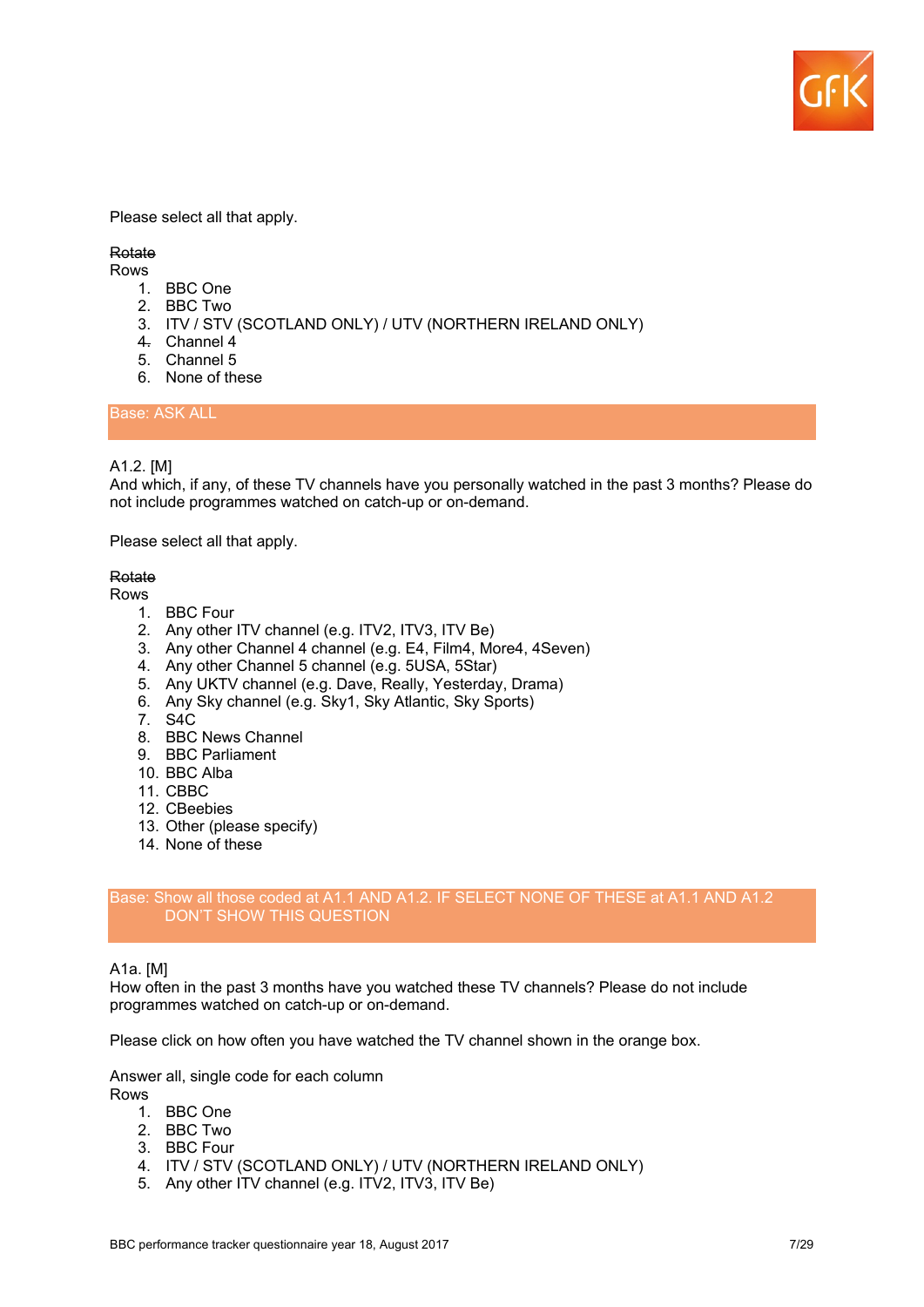

- 6. Channel 4
- 7. Any other Channel 4 channel (e.g. E4, Film4, More4, 4Seven)
- 8. Channel 5
- 9. Any other Channel 5 channel (e.g. 5USA, 5Star)
- 10. UKTV channels (e.g. Dave, Really, Yesterday, Drama)
- 11. Any Sky channel (e.g. Sky1, Sky Atlantic, Sky Sports)
- 12. S4C
- 13. BBC News Channel
- 14. BBC Parliament
- 15. BBC Alba
- 16. CBBC
- 17. CBeebies

#### Columns

- 1. A few times a day<br>2. At least once ever
- 
- 2. At least once every day<br>3. About two or three times About two or three times a week
- 4. At least once a week<br>5. At least once a month
- At least once a month
- 6. At least once in the last three months
- 99. Don't know/can't remember

## Base: All respondents

## A2.1. [M]

Which, if any, of these radio stations have you personally listened to in the past 3 months?

Please include stations listened to via a radio set or online (e.g. on BBC iPlayer Radio) .

Please select all that apply.

#### KEEP BBC STATIONS IN THE SAME ORDER

- **1.** BBC Radio 1
- **2.** BBC Radio 2
- **3.** BBC Radio 3
- **4.** BBC Radio 4
- **5.** BBC Radio 5 live
- **6.** BBC 6 Music
- **7.** BBC Asian Network
- **8.** BBC local radio stations (e.g. INSERT RELEVANT LOCAL RADIO STATION FROM POSTCODE IDENTIFIER, IF NO POSTCODE INFORMATION AVAILABLE, PLEASE SHOW NO EXAMPLE, i.e. just show BBC local radio stations)
- **9.** None of these

Base: All respondents

## A2.2 [M]

And which, if any, of these radio stations have you personally listened to in the past 3 months?

Please include stations listened to via a radio set or online (e.g. on BBC iPlayer Radio) .

Please select all that apply.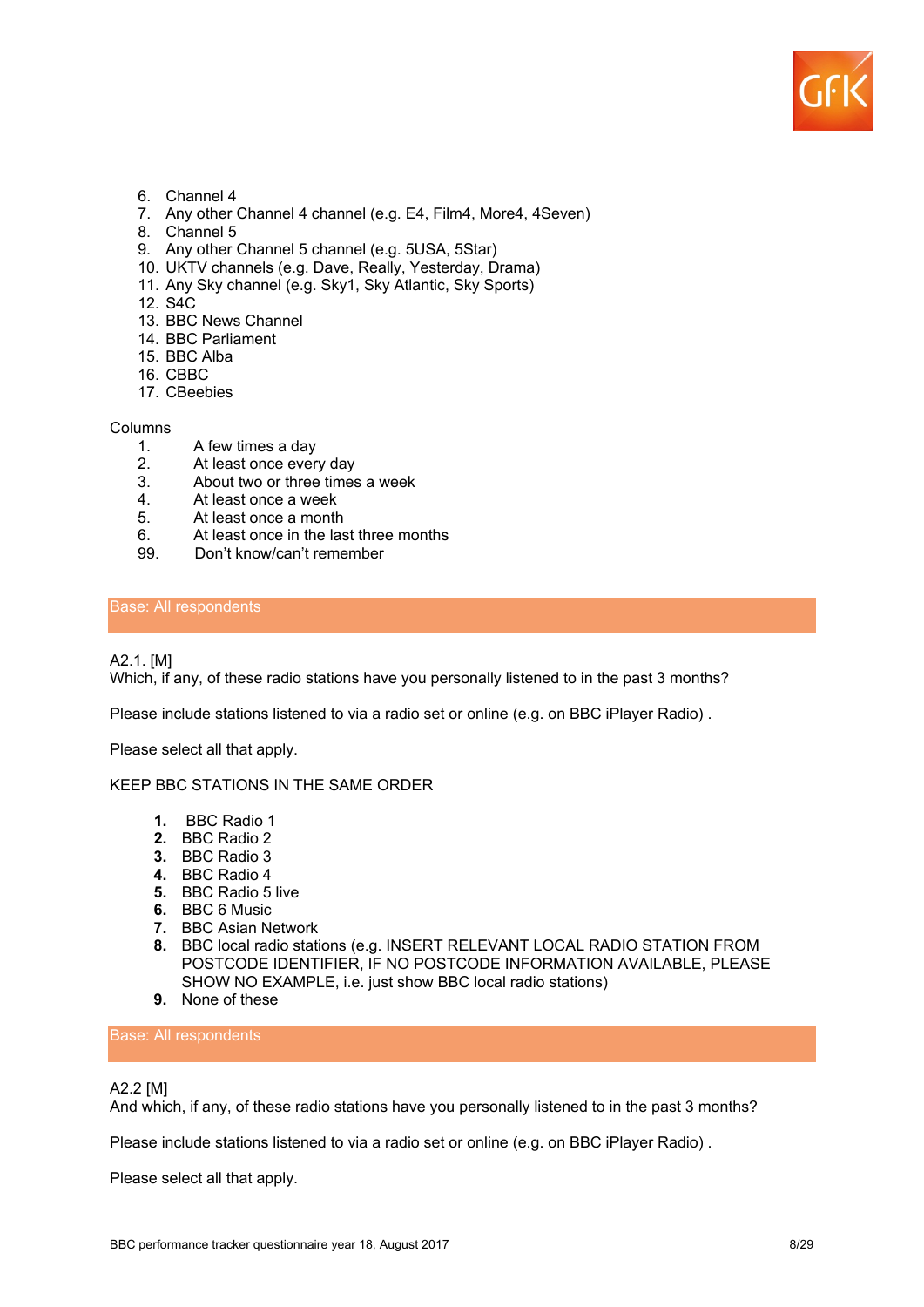

## ROTATE CODE 14 – 23

Rows

- **1.** TalkSPORT
- **2.** TalkRADIO
- **3.** Classic FM
- **4.** Absolute Radio
- **5.** Any Capital Radio station
- **6.** Any Heart Radio station
- **7.** Any Smooth Radio station
- **8.** Kiss
- **9.** Magic
- **10.** Other local or national commercial radio station (e.g. a local station that has advertising)
- **11.** None of these

#### Base: Show all those coded at A2.1 and A2.2. IF SELECT NONE OF THESE AT A.2.1 and A2.2 DON'T SHOW THIS QUESTION

A2a. [M]

How often in the past 3 months have you listened to these radio stations?

Please include stations listened to via a radio set or online (e.g. on BBC iPlayer Radio).

Rotate, Answer all, single code for each column

Rows

- **1.** BBC Radio 1
- **2.** BBC Radio 2
- **3.** BBC Radio 3
- **4.** BBC Radio 4
- **5.** BBC Radio 5 live
- **6.** BBC 6 Music
- **7.** BBC Asian Network
- **8.** BBC local radio stations (e.g. INSERT RELEVANT LOCAL RADIO STATION FROM POSTCODE IDENTIFIER, IF NO POSTCODE INFORMATION AVAILABLE, PLEASE SHOW NO EXAMPLE, i.e. just show BBC local radio stations)
- **9.** TalkSPORT
- **10.** TalkRADIO
- **11.** Classic FM
- **12.** Absolute Radio
- **13.** Any Capital Radio station
- **14.** Any Heart Radio station
- **15.** Any Smooth Radio station
- **16.** Kiss
- **17.** Magic
- **18.** Other local or national commercial radio station (e.g. a local station that has advertising)

## Columns

- 1. A few times a day
- 2. At least once every day
- 3. About two or three times a week
- 4. At least once a week
- 5. At least once a month
- 6. At least once every three months
- 99. Don't know/can't remember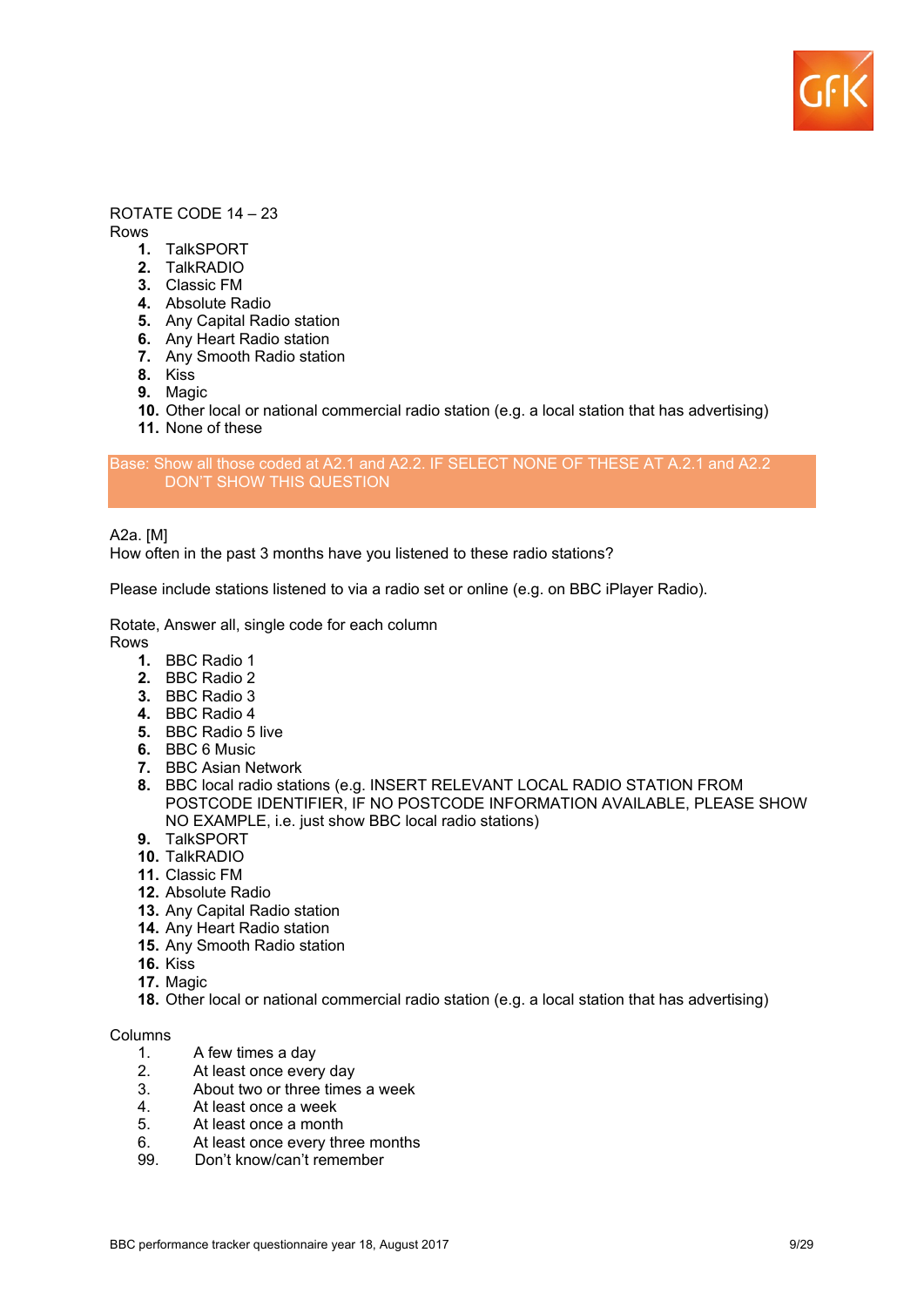

#### Base: All respondents- KEEP BBC CHANNELS TOGETHER BUT ROTATE ORDER SHOWN, ANCHORING 19. AT THE BOTTOM. KEEP 17 AND 18 ROTATING TOGETHER, WITH 17 ALWAYS SHOWING FIRST

## A3. [M]

Which, if any, of these TV catch-up, on-demand or video streaming services have you used in the past 3 months? Please select all that apply.

Rotate

- Rows
	- **1.** BBC iPlayer
	- **2.** BBC Three (now available only online)
	- **3.** BBC iPlayer Kids
	- **4.** ITV Hub or ITV Hub+ [formerly ITV player]
	- **5.** STV Player (SHOW THIS CODE ONLY FOR SCOTTISH RESPONDENTS)
	- **6.** S4C Clic
	- **7.** All 4 (formerly 4OD)
	- **8.** My5 (formerly Demand 5)
	- **9.** Netflix
	- **10.** Amazon Prime/Amazon Video
	- **11.** Now TV
	- **12.** Sky On Demand (Sky Go)
	- **13.** UKTV Play
	- **14.** Disney Life
	- **15.** Virgin TV Catch-up/Virgin Media Anywhere
	- **16.** Hayu
	- **17.** A BBC YouTube Channel
	- **18.** Other YouTube Channel
	- **19.** Other streaming service (please specify) ANCHOR AT LAST POSITION (above none of these)
	- **20.** None of these

Base: Show all those coded at A3. IF SELECT NONE OF THESE at A3 DON'T SHOW THIS QUESTION PLEASE SHOW AS A ROLLING GRID

A3a [M]

How often in the past 3 months have you watched programmes using these services?

ROTATE, Answer all, single code for each row Rows

- **1.** BBC iPlayer
- **2.** BBC Three (now available only online)
- **3.** BBC iPlayer Kids
- **4.** ITV Hub or ITV Hub+ [formerly ITV player]
- **5.** STV Player (SHOW THIS CODE ONLY FOR SCOTTISH RESPONDENTS)
- **6.** S4C Clic
- **7.** All 4 (formerly 4OD)
- **8.** My5 (formerly Demand 5)
- **9.** Netflix
- **10.** Amazon Prime/Amazon Video
- **11.** Now TV
- **12.** Sky On Demand (Sky Go)
- **13.** UKTV Play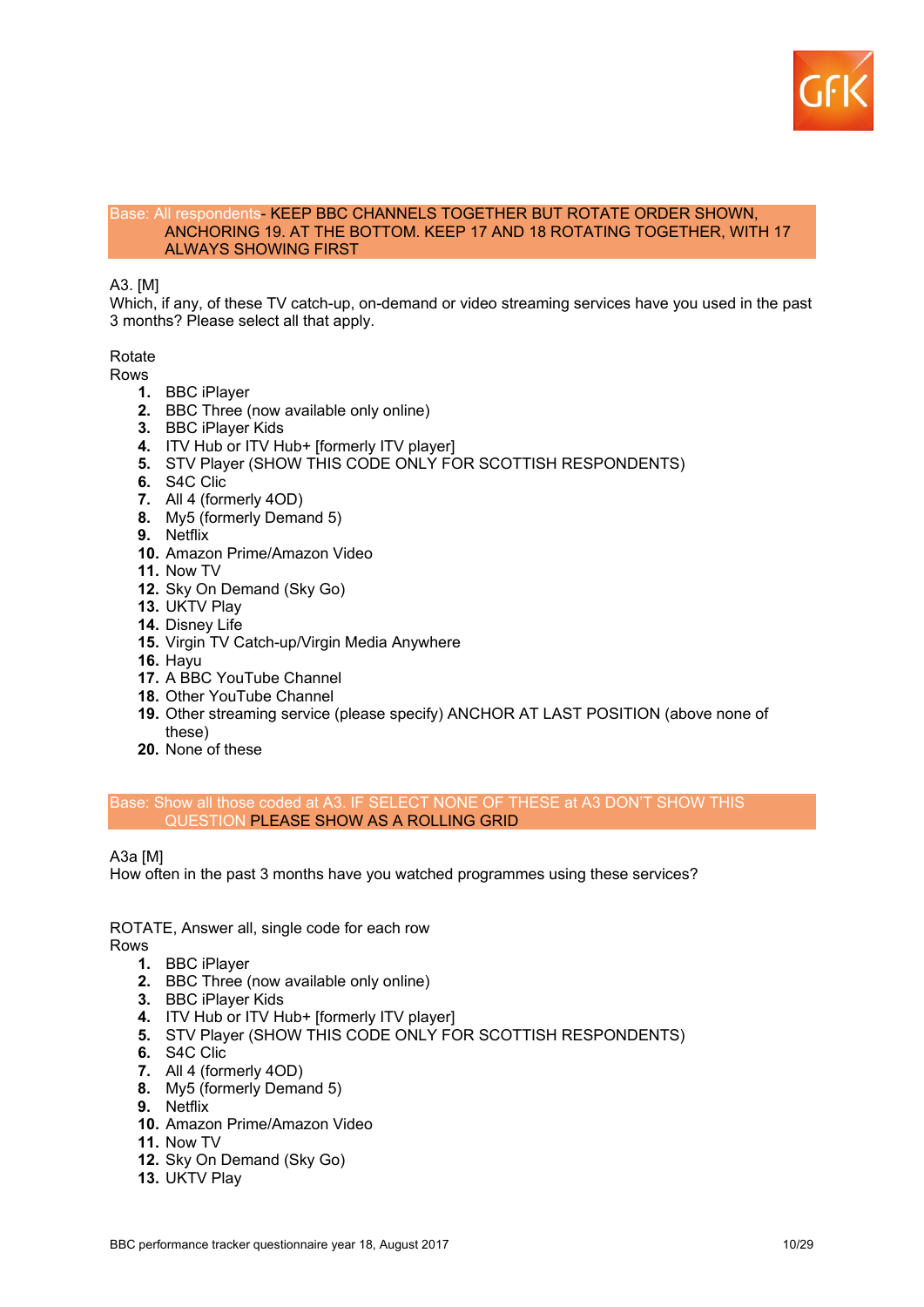

- **14.** Disney Life
- **15.** Virgin TV Catch-up/Virgin Media Anywhere
- **16.** Hayu
- **17.** A BBC YouTube Channel
- **18.** Other YouTube Channel

#### Columns

- 1. A few times a day
- 2. At least once every day<br>3. About two or three times
- About two or three times a week
- 4. At least once a week
- 5. At least once a month
- 6. At least once every three months
- 99. Don't know/can't remember

## Base: All respondents

## A4. [M]

Which, if any, of these websites or apps have you used in the past 3 months?

Rotate

#### Rows

- 1. BBC.co.uk
- 2. ITV.com
- 3. stv.tv
- 4. S4C
- 5. SkySports.com
- 6. News.sky.com (Sky News)
- 7. Channel4.com
- 8. 5 (channel5.com)
- 9. BBC Sport
- 10. BBC News
- 11. BBC Weather
- 12. BBC CBeebies Playtime
- 13. BBC Music
- 14. BBC Food
- 15. BBC iWonder
- 16. BBC+
- 17. BBC Bitesize
- 18. BBC CBeebies Storytime
- 19. None of these

## Base: Show all those coded at A4. IF SELECT NONE OF THESE at A4 DON'T SHOW THIS **QUESTION**

#### A4a [M]

How often in the past 3 months have you used these websites and/or apps?

Rotate, answer all, single code for each row

Rows

- 1. BBC.co.uk
- 2. ITV.com
- 3. Stv.tv
- 4. S4C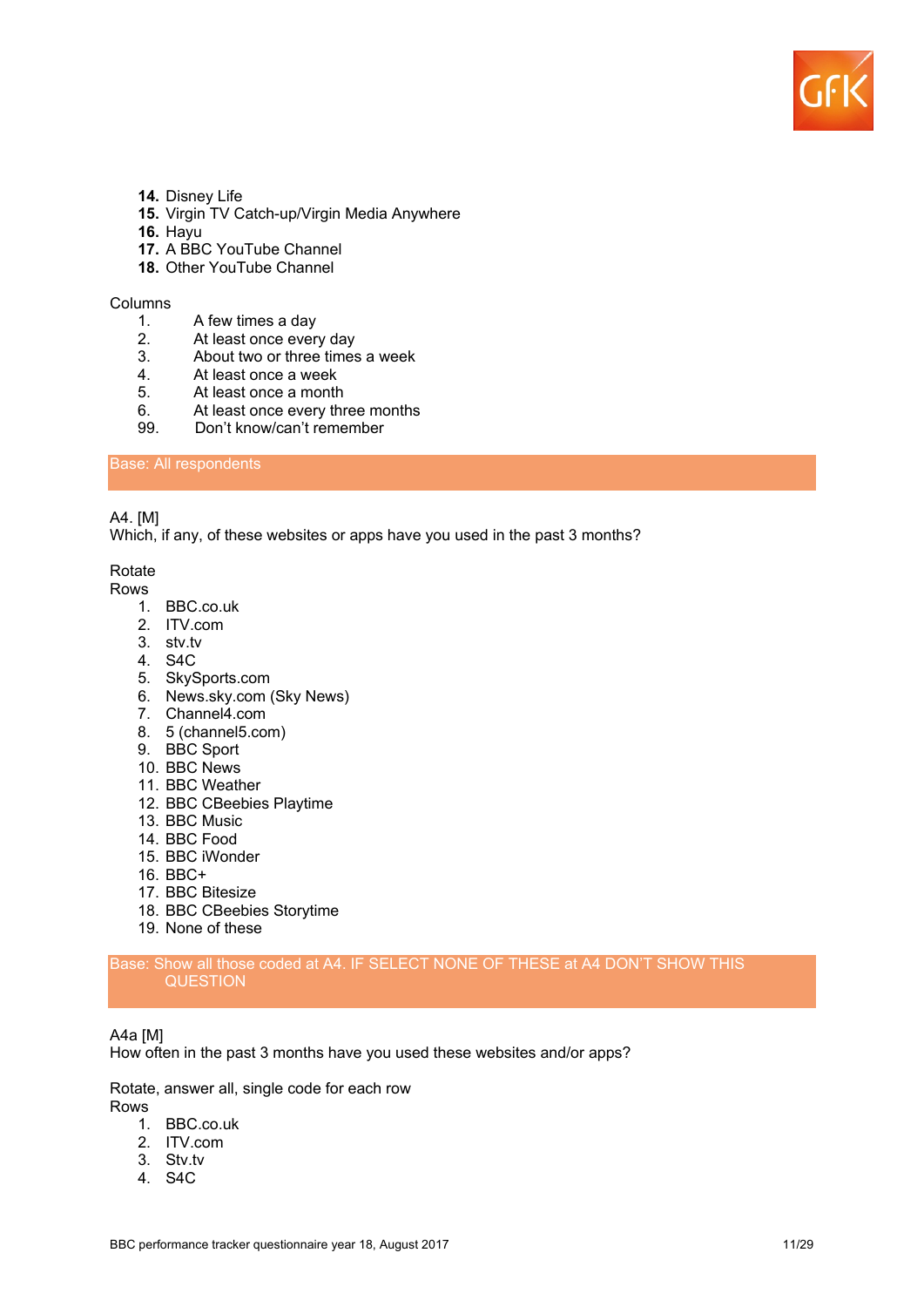

- 5. SkySports.com
- 6. News.sky.com (Sky News)
- 7. Channel4.com
- 8. 5 (channel5.com)
- 9. BBC Sport
- 10. BBC News
- 11. BBC Weather
- 12. BBC CBeebies Playtime
- 13. BBC Music
- 14. BBC Food
- 15. BBC iWonder
- 16. BBC+
- 17. BBC Bitesize
- 18. BBC CBeebies Storytime

#### Columns

- 1. A few times a day
- 
- 2. At least once every day<br>3. About two or three times About two or three times a week
- 4. At least once a week
- 5. At least once a month
- 6. At least once every three months
- 99. Don't know/can't remember

## **B General views of TV, radio & online services**

Now we are going to ask you about your general impressions of various TV, radio and online service providers. When responding for each service provider, please think of everything that you watch, listen to or access, on any device.

Base: All respondents who have used each brand/service in the past 3 months at A1.1 OR A1.2 Overall impression of service - TV

B1TV. On a scale of 1 to 10, where 1 means extremely dissatisfied and 10 means extremely satisfied, overall how satisfied or dissatisfied are you with these television and video service providers?

Please click on the number that you think applies to the statement in the orange box.

Rows: Show all selected at A1.1 and A1.2

| 1                                                                                     | BBC television channels (including BBC One, BBC Two, BBC Four, BBC News and               |  |  |  |  |  |  |  |
|---------------------------------------------------------------------------------------|-------------------------------------------------------------------------------------------|--|--|--|--|--|--|--|
|                                                                                       | CBBC/CBeebies channels as well as the BBC iPlayer and BBC Three, which is online)         |  |  |  |  |  |  |  |
|                                                                                       | (CODE ANY OF 1, 2,3 FROM A1.1 OR ANY OF 3,13,14,15,16 OR 17 AT FROM A1.2)                 |  |  |  |  |  |  |  |
| 2<br>ITV (including ITV1, ITV2, ITV3, ITV4, ITV Be, ITV Encore, CITV and the ITV Hub) |                                                                                           |  |  |  |  |  |  |  |
|                                                                                       | OR STV (including STV2 and STV Player)                                                    |  |  |  |  |  |  |  |
|                                                                                       | OR UTV (including UTV, ITV2,3,4, ITV Be, ITV Encore and ITV Hub) (CODE 4 AT A1.1 OR 5     |  |  |  |  |  |  |  |
|                                                                                       | AT A1.2)                                                                                  |  |  |  |  |  |  |  |
| 3                                                                                     | Channel 4 (including Channel 4, E4, More 4, 4 Seven, Film 4, 4 Music and All4) (CODE 6 AT |  |  |  |  |  |  |  |
|                                                                                       | A1.1 OR 7 AT A1.2)                                                                        |  |  |  |  |  |  |  |
| 4                                                                                     | Channel 5 (including Channel 5 and 5Star, 5USA, Spike, 5 and My5) (CODE 8 AT A1.1 OR 9    |  |  |  |  |  |  |  |
|                                                                                       | AT A1.2)                                                                                  |  |  |  |  |  |  |  |
| 5                                                                                     | S4C (CODE 12 AT A1.2)                                                                     |  |  |  |  |  |  |  |
| 6                                                                                     | Sky (including Sky One, Sky Atlantic, Sky Living, Sky Cinema, Sky Sports, Pick and Now TV |  |  |  |  |  |  |  |
|                                                                                       | (ONLY ASK OF THOSE WITH SKY, CODE 3 AT A0)                                                |  |  |  |  |  |  |  |
|                                                                                       |                                                                                           |  |  |  |  |  |  |  |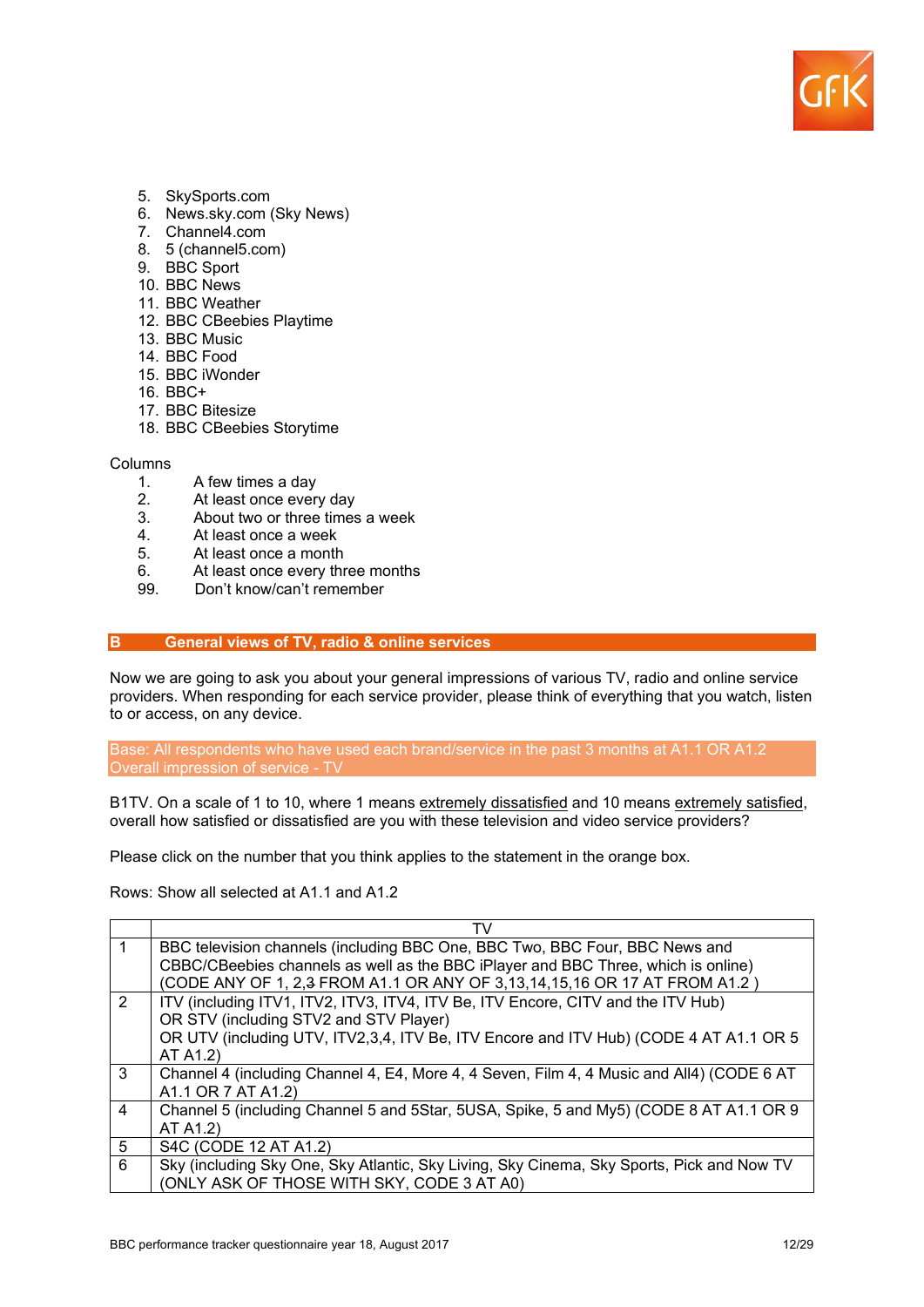

| Netflix (CODE 9 AT A3)                                                  |
|-------------------------------------------------------------------------|
| Amazon Prime Video (CODE 10 AT A3)                                      |
| Now TV (DO NOT SHOW FOR THOSE WITH SKY AS COVERED IN SKY LIST) (CODE 11 |
| AT A3                                                                   |

ROTATE ORDER SHOWN, SHOW ALL USED IN LAST 3 MONTHS AT A1 AND A3. IF NOT AN SVOD USER, I.E. DOESN'T GET SHOWN CODES 6-9 IN THIS QUESTION, ONLY SHOW SKY OF THOSE WITH SKY SUBSCRIPTION

Base: All respondents who have used in the last 3 months at A2.2 OR A2.2 Overall impression of RADIO

B2Radio. On a scale of 1 to 10, where 1 means extremely dissatisfied and 10 means extremely satisfied, overall how satisfied or dissatisfied are you with these radio providers?

Use providers coded in Section A, in the 'used in the past 3 months' questions (A2.1 OR A2.2 for radio). SHOW ALL THAT THEY'VE LISTENED TO IN THE PAST 3 MONTHS

| <b>BBC Radio</b>  |
|-------------------|
| Absolute Radio    |
| <b>Classic FM</b> |
| Heart             |
| Capital           |
| Smooth            |
| TalkRadio/Sport   |
| <b>Kiss</b>       |
| Magic             |

## ROTATE ORDER SHOWN IN

Base: All respondents who have used in the past 3 months at A4 Overall impression of online websites/apps

B3MEAPP. On a scale of 1 to 10, where 1 means extremely dissatisfied and 10 means extremely satisfied, overall how satisfied or dissatisfied are you with the following websites and apps?

Use providers coded in Section A, in the used in the past 3 months questions (A4). IF USING BBC, SHOW THIS PLUS THREE COMPETITORS SELECTED AT RANDOM. IF NOT USING BBC, SELECT THREE COMPETITORS AT RANDOM

| BBC website and apps       |  |  |  |
|----------------------------|--|--|--|
| ITV website and apps       |  |  |  |
| Sky website and apps       |  |  |  |
| Channel 4 website and apps |  |  |  |
| Channel 5 website and apps |  |  |  |
| STV website and apps       |  |  |  |
| S4C website and apps       |  |  |  |

#### ROTATE ORDER

## **C General views of BBC TV, radio and online services**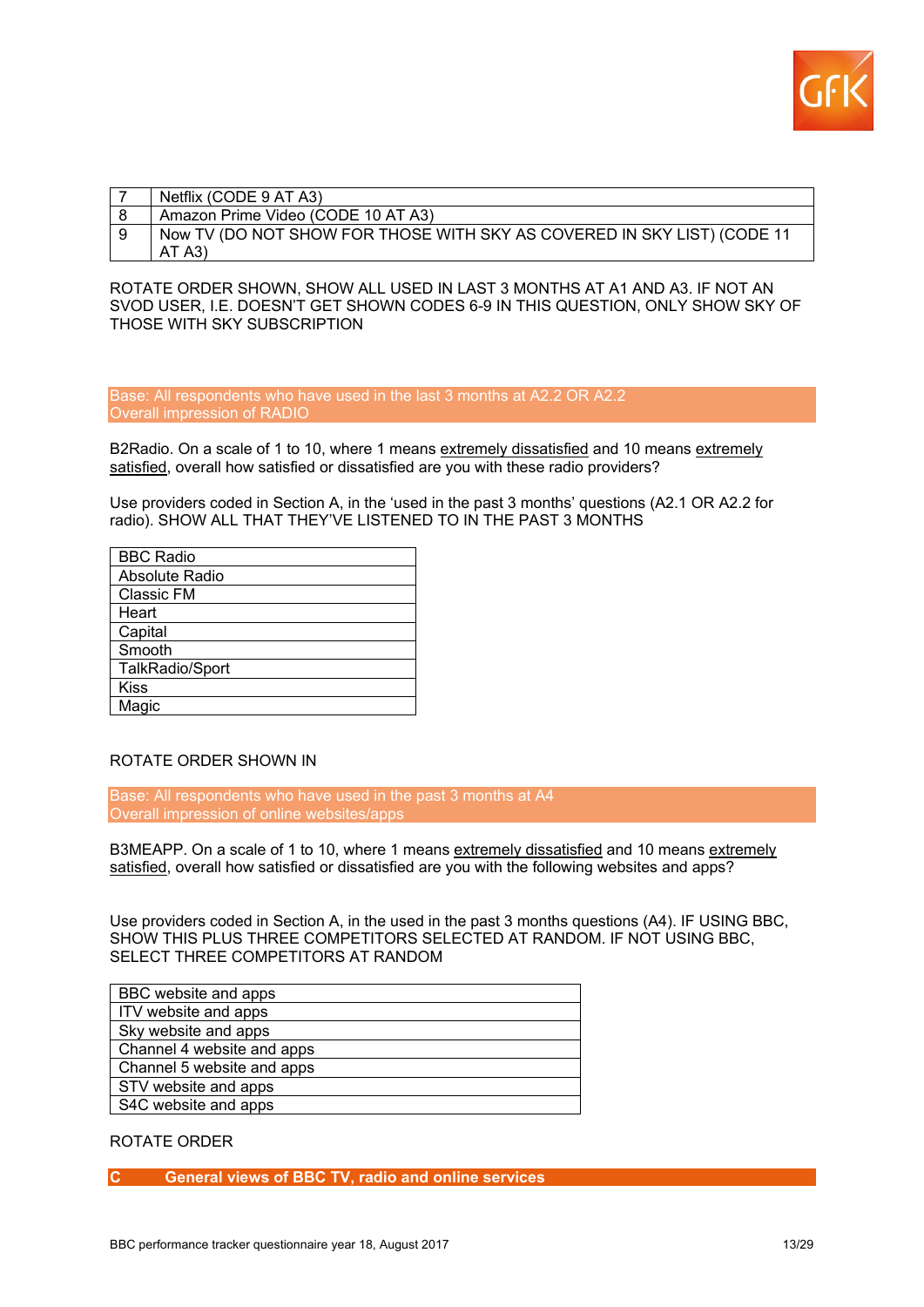

Base: All respondents Overall impressions

This part of the survey is specifically about the BBC.

## SHOW 1-10 SCALE

C1. On a scale of 1 – 10 where 1 is extremely unfavourable and 10 is extremely favourable, thinking about everything the BBC does across TV, radio and online, **what is your overall impression of the BBC**?

Base: All respondents Overall delivery for each purpose

As a public service organisation the BBC has a number of public duties to inform, educate and entertain everyone living in the UK. We are now going to ask your opinion on how well the BBC delivers these duties, as well as how important they are.

When responding to these questions please think about everything the BBC does, on TV, radio and online, and include everything you watch, listen to or access on any device.

#### C2.

On a scale of 1 to 10 where 1 means not at all well and 10 means extremely well, how well, if at all, do you personally think the BBC as a whole provides:

## ROTATE STATEMENTS 1-4

- 1. Impartial news and information to help people understand and engage with the world around them.
- 2. Informative and educational content, which is inspiring and challenging, and that supports learning for all ages.
- 3. A range of high quality, distinctive and creative content that is different to that of other providers.
- 4. Content that accurately represents and authentically portrays the life and culture of a range of different communities throughout the UK.

## SHOW ALL STATEMENTS ON THE SAME SCREEN, ADD DON'T KNOW OPTIONS AT EACH STATEMENT

Base: All respondents Overall importance to society for each purpose -SHOW ON SEPARATE SCREEN TO C4, MAKE A ROLLING GRID

#### C3

On a scale of 1 -10 where 1 means not at all important and 10 means extremely important, how **important** for SOCIETY OVERALL is it that the BBC provides:

## ROTATE STATEMENTS 1-4

- 1. Impartial news and information to help people understand and engage with the world around them.
- 2. Informative and educational content, which is inspiring and challenging, and that supports learning for all ages.
- 3. A range of high quality, distinctive and creative content that is different to that of other providers.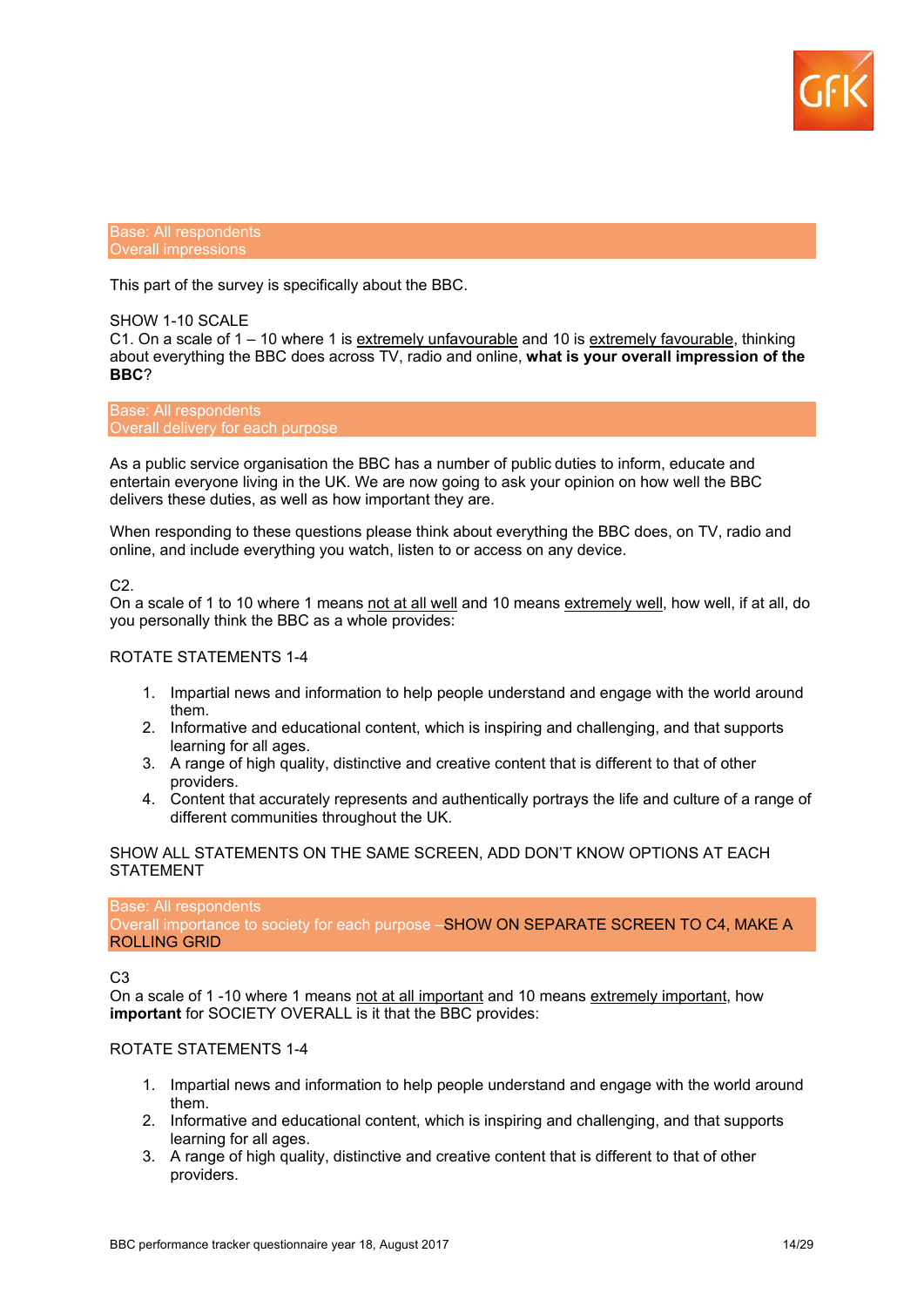

4. Content that accurately represents and authentically portrays the life and culture of a range of different communities throughout the UK.

SHOW ALL STATEMENTS ON THE SAME SCREEN, ADD DON'T KNOW OPTIONS AT EACH STATEMENT

Base: All respondents Overall personal importance for each purpose - SHOW ON SEPARATE SCREEN TO C4, MAKE A ROLLING GRID

 $C<sub>4</sub>$ 

On a scale of 1 -10 where 1 means not at all important and 10 means extremely important, how **important** for YOU PERSONALLY is it that the BBC provides:

#### ROTATE STATEMENTS 1-4

- 1. Impartial news and information to help people understand and engage with the world around them.
- 2. Informative and educational content, which is inspiring and challenging, and that supports learning for all ages.
- 3. A range of high quality, distinctive and creative content that is different to that of other providers.
- 4. Content that accurately represents and authentically portrays the life and culture of a range of different communities throughout the UK.

SHOW ALL STATEMENTS ON THE SAME SCREEN, ADD DON'T KNOW OPTIONS AT EACH **STATEMENT** 

## **PURPOSES IN MORE DEPTH**

Base: All respondents Specific delivery for each purpose ROTATE ORDER SHOWN C6 –C9

This section looks at each of the BBC's public duties in more detail.

For each one we will ask you to consider a number of statements on how well you personally think the BBC is **currently performing** in these areas.

 $C<sub>6</sub>$ 

This set of statements are about the BBC providing impartial news and information to help people understand and engage in the world around them.

On a scale of 1-10, where 1 means not at all well and 10 means extremely well, how well, if at all, do you think the BBC as a whole provides:

## ROTATE

- 1. News coverage that helps me understand what's going on in the world today.
- 2. News that represents a range of viewpoints.
- 3. News that is impartial.

#### COLUMNS 10-POINT SCALE INCLUDING DON'T KNOW OPTION

 $C<sub>7</sub>$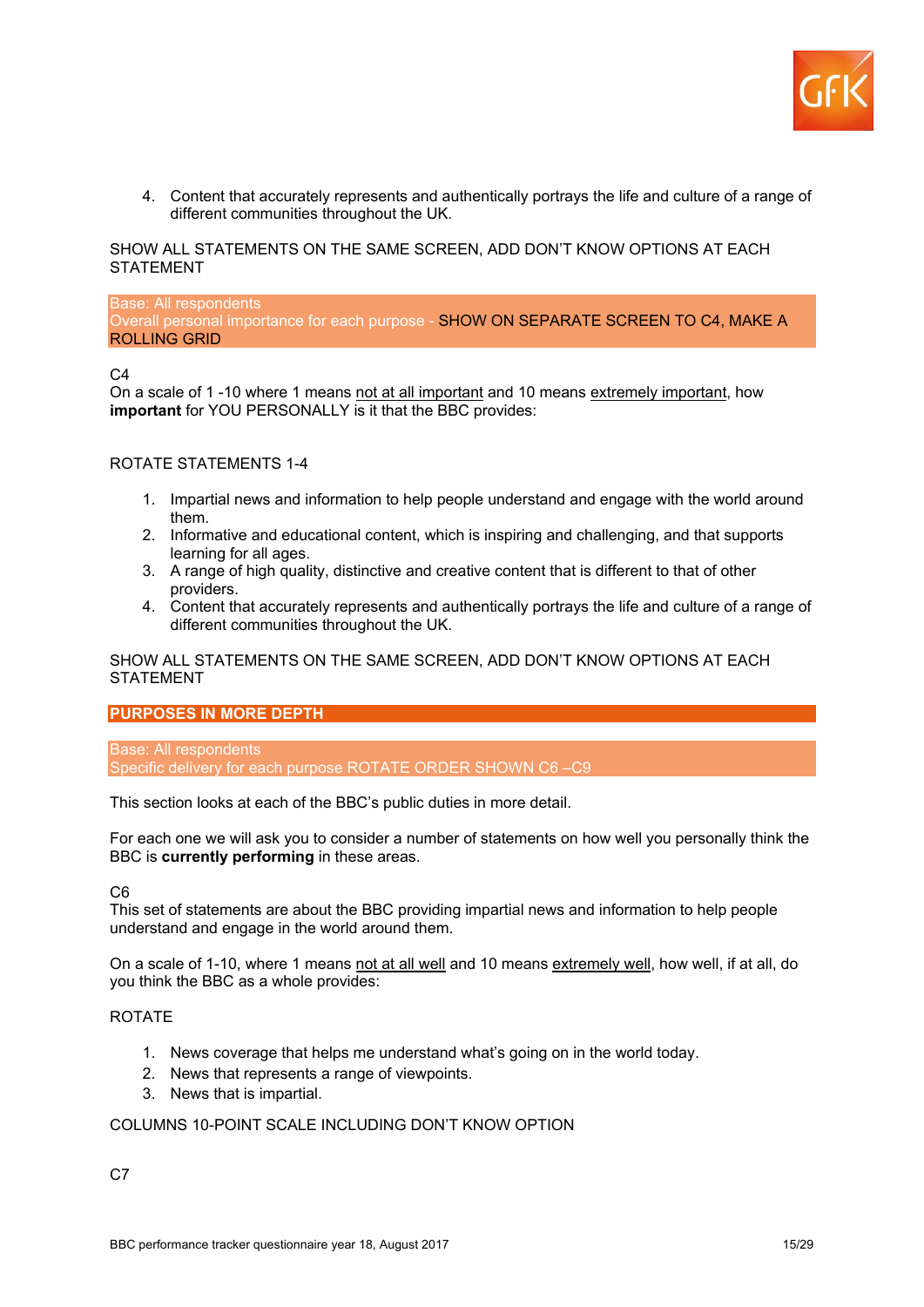

This set of statements are about the BBC supporting learning for people of all ages.

On a scale of 1-10, where 1 means not at all well and 10 means extremely well, how well, if at all, do you think the BBC as a whole provides:

## ROTATE

- 1. Programmes and content that are educational.
- 2. Programmes and content that are inspirational.
- 3. Programmes and content that support children and young people with their education.
- 4. Programmes and content that helps me to learn new things.
- 5. Programmes and content that are informative.

## COLUMNS 10-POINT SCALE INCLUDING DON'T KNOW OPTION,

#### C<sub>8</sub>

The following set of statements are about the aim of the BBC to provide the most creative, highest quality and distinctive content.

On a scale of 1-10, where 1 means not at all well and 10 means extremely well, how well, if at all, do you think the BBC as a whole:

## ROTATE

- 1. Provides a broad mix of different types of TV, radio and online programmes and content
- 2. Provides high quality television, radio and online content.
- 3. Provides programmes and content made specifically for UK audiences, using UK actors, writers and locations.
- 4. Takes risks and provides content that is new and innovative across all of its services, including television, radio and online.
- 5. Provides television, radio and online content which appeals to a wide range of different audiences across the UK.
- 6. Provides distinctive programmes and content.

## 10-POINT SCALE ON COLUMN INCLUDING DON'T KNOW OPTION

## C<sub>9</sub>

This set of statements are about the BBC's responsibility to reflect, represent and serve diverse communities within all the UK's nations and regions.

On a scale of 1-10, where 1 means not at all well and 10 means extremely well, how well, if at all, do you think the BBC as a whole provides:

#### ROTATE

- 1. A good range of programmes and content that includes people like me.
- 2. A good range of programmes and content that represents where I live.
- 3. An authentic portrayal of people like me.
- 4. An authentic portrayal of the region where I live.
- 5. Programmes and content that are relevant to me.

## 10-POINT SCALE ON COLUMN INCLUDING DON'T KNOW OPTION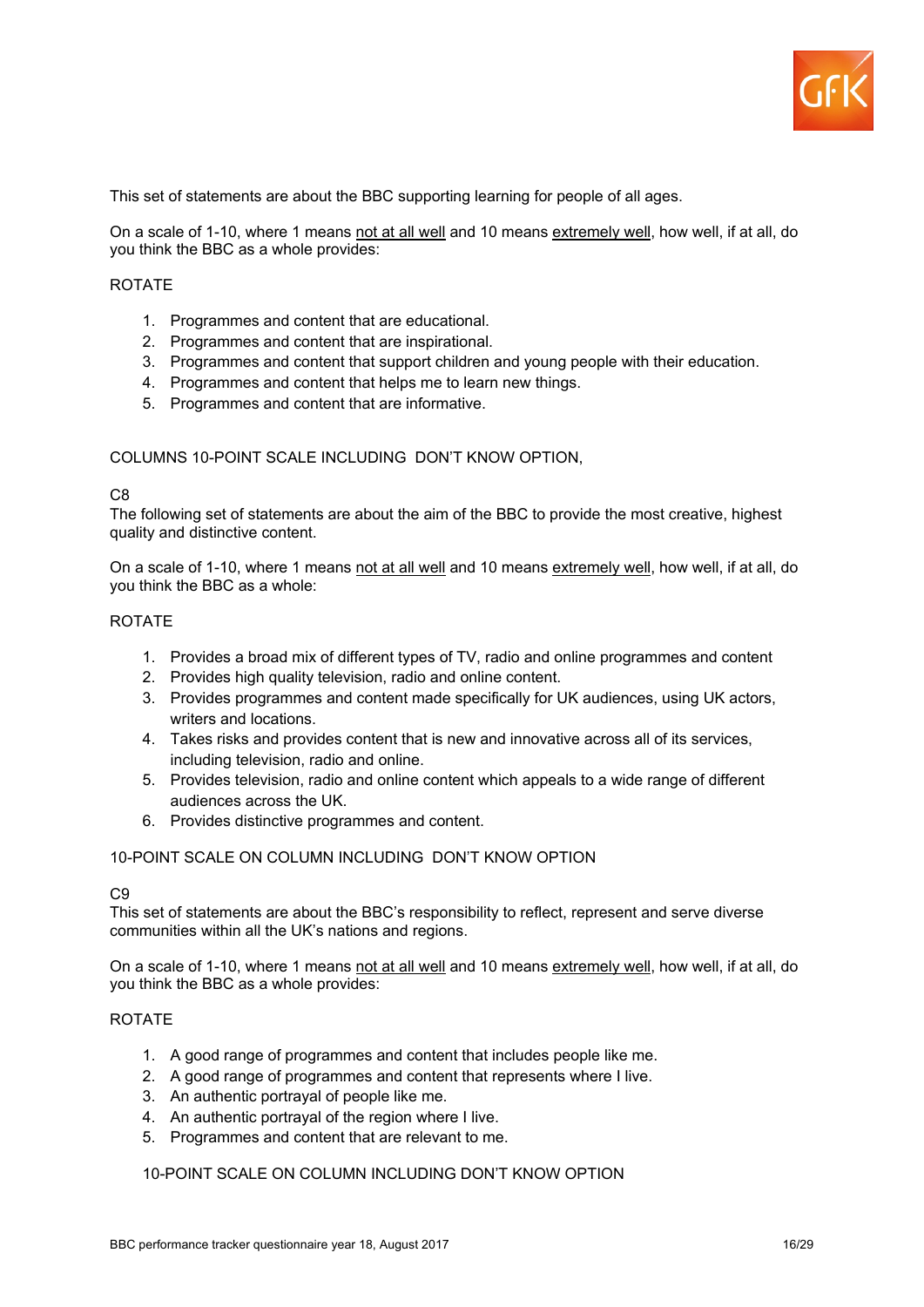

## **D COMPARABLE PROVIDERS ANALYSIS**

Base: All respondents Competitive delivery for television services

We would know like to know how you think the BBC compares to other providers.

D1.

When responding please think about all of the BBC programmes that you watch on television, BBC iPlayer or other catch-up and on-demand services, including programmes you watch on other devices such as desktops, laptops or tablets.

Comparing BBC television services to other television and video providers, **how well**, if at all, do you think BBC television ...

Please give a score of 1-10, where 1 means not at all well and 10 means extremely well

## ROTATE

- 1. Provides a broad mix of different types of TV programmes and content.
- 2. Provides high quality television content.
- 3. Provides TV programmes and content made specifically for UK audiences, using UK actors, writers and locations.
- 4. Takes risks and provides TV programmes and content that is new and innovative.
- 5. Provides TV programmes and content which appeals to a wide range of different audiences across the UK.
- 6. Provides distinctive TV programmes and content.

ADD DON'T KNOW OPTIONS AT EACH STATEMENT

D1a

On a scale of 1-10, where 1 means not at all important and 10 means extremely important, **how important**, if at all, do you think it is that BBC television…

## ROTATE

- 1. Provides a broad mix of different types of TV programmes and content.
- 2. Provides high quality television content.
- 3. Provides TV programmes and content made specifically for UK audiences, using UK actors, writers and locations.
- 4. Takes risks and provides TV programmes and content that is new and innovative.
- 5. Provides TV programmes and content which appeals to a wide range of different audiences across the UK.
- 6. Provides distinctive TV programmes and content.

## ADD DON'T KNOW OPTIONS AT EACH STATEMENT

Base: ALL THOSE WHO'VE WATCHED BBC CHANNELS OR IPLAYER, SHOW FOR EACH BBC CHANNEL THAT THEY'VE WATCHED IN THE PAST 3 MONTHS AT A1.1 OR A1.2, FROM A3 PLEASE SHOW 1 OR 2 OR 3 IF USED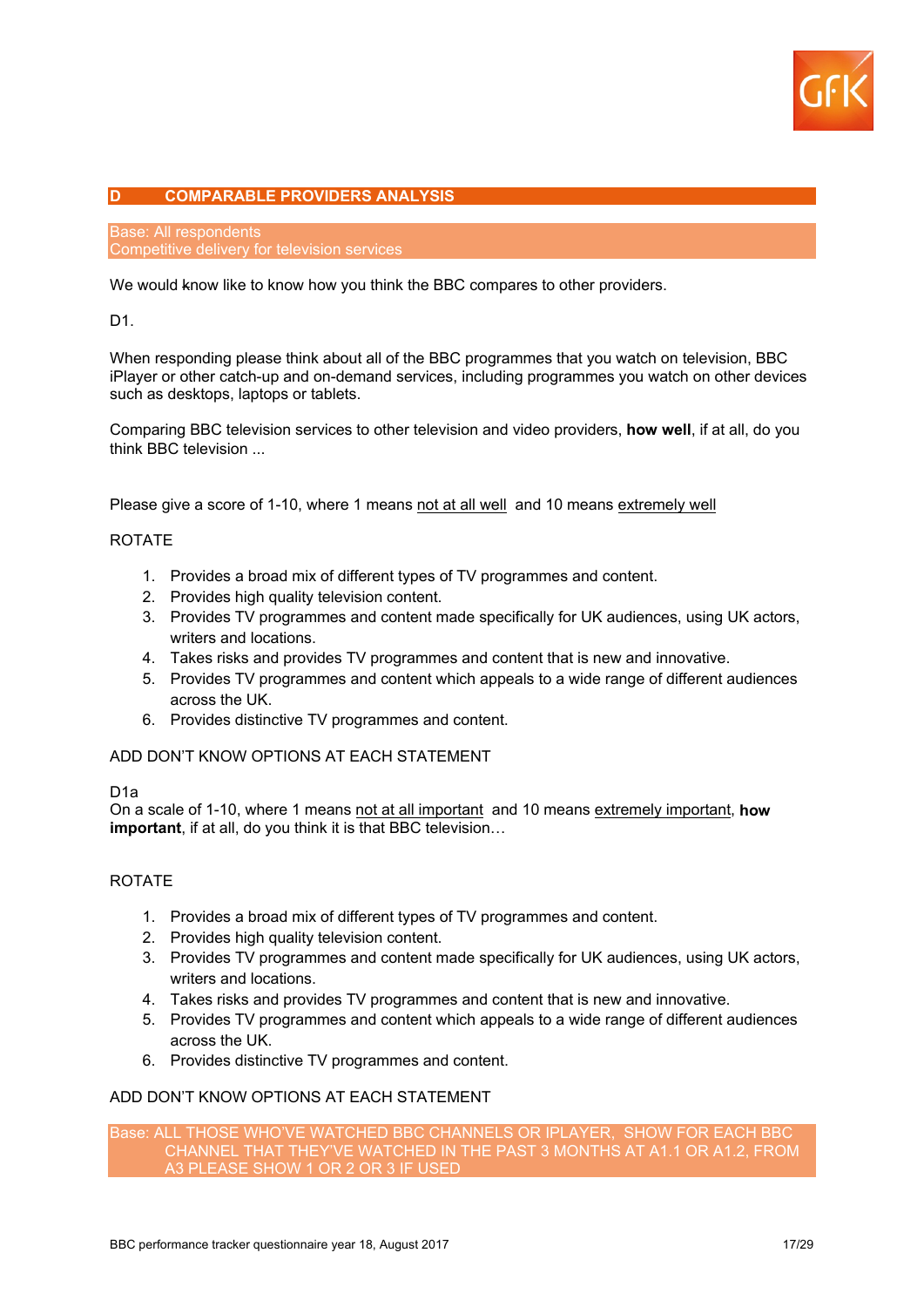

D<sub>1</sub>b.

How strongly do you agree with the following statement, using a scale of 1 to 10, where 1 means not at all agree, and 10 means agree completely?

[PIPE IN TV CHANNEL/SERVICE] offers me something that other television and video providers do not

## ADD DON'T KNOW OPTIONS AT EACH STATEMENT

Base: All respondents Competitive delivery for radio services

## D<sub>2</sub>

Comparing BBC radio stations to other radio stations, **how well**, if at all, do you think BBC radio...

Please give a score of 1-10, where 1 means not at all well and 10 means extremely well

## ROTATE

- *1.* Provides a mix of different types of radio station.
- *2.* Provides high quality radio output.
- *3.* Supports UK music and presenters.
- *4.* Takes risks and provides radio content or music that is new and innovative or less well known
- *5.* Provides radio stations that appeal to a wide range of different audiences across the UK, for example people of different ages, regions, backgrounds and ethnicities.
- *6.* Provides distinctive radio programmes and output.

## ADD DON'T KNOW OPTIONS AT EACH STATEMENT

## D2a

Using a scale of 1-10, where 1 means not at all important and 10 means extremely important, **how important**, if at all, do you think it is that BBC radio…

## ROTATE

- *1.* Provides a mix of different types of radio stations.
- *2.* Provides high quality radio output.
- *3.* Supports UK music and presenters.
- *4.* Takes risks and provides radio content or music that is new and innovative or less well known
- *5.* Provides radio stations that appeal to a wide range of different audiences across the UK, for example people of different ages, regions, backgrounds and ethnicities.
- *6.* Provides distinctive radio programmes and output.

## ADD DON'T KNOW OPTIONS AT EACH STATEMENT

Base: ALL THOSE WHO'VE LISTENED TO BBC RADIO STATIONS, SHOW FOR EACH BBC STATION THAT THEY'VE LISTENED TO IN THE PAST 3 MONTHS AT A2.1

D<sub>2</sub>b.

How strongly do you agree with the following statement, using a scale of 1 to 10, where 1 means not at all agree, and 10 means agree completely?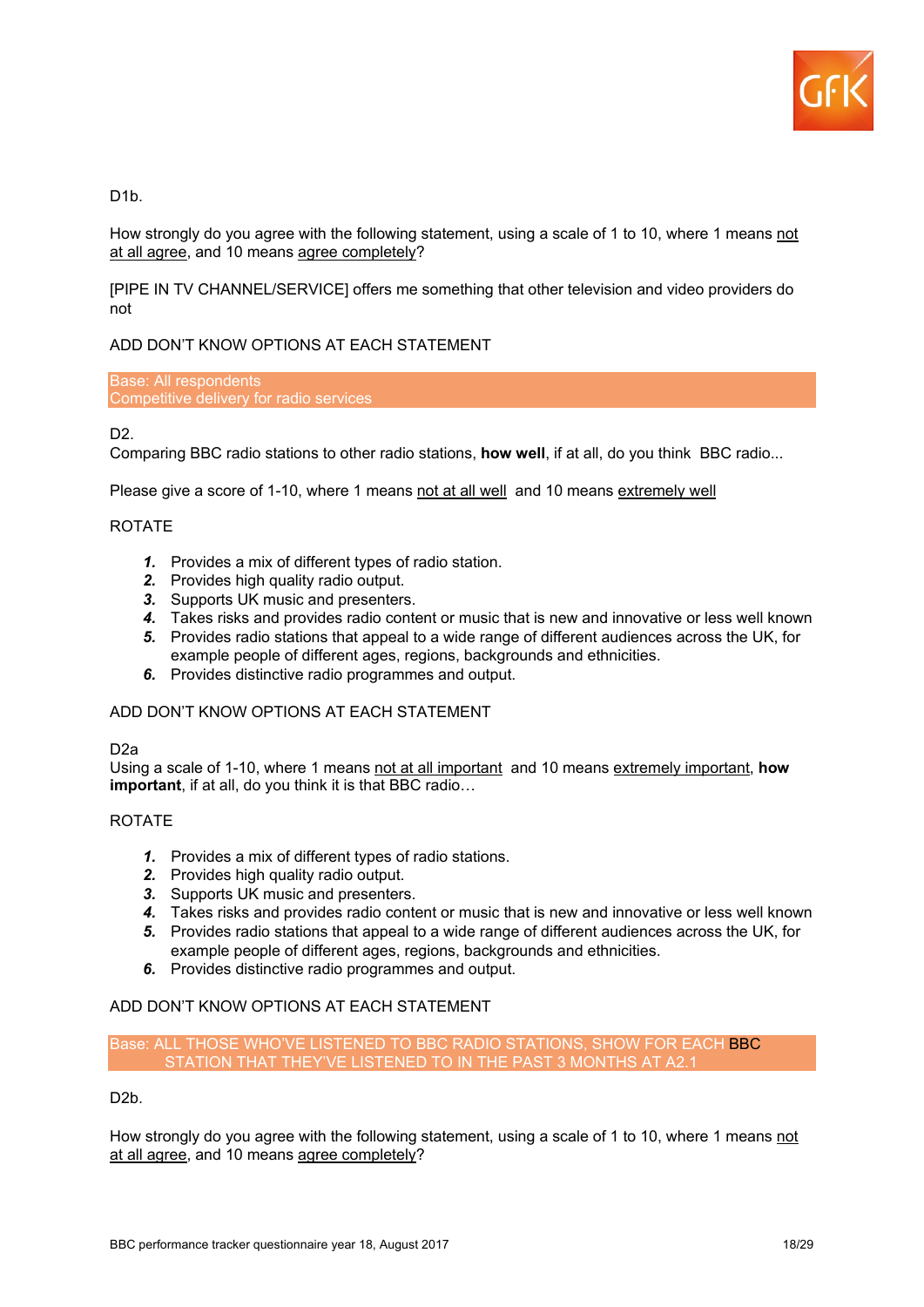

## 1. [PIPE IN RADIO STATION] offers me something that other radio stations do not

## ADD DON'T KNOW OPTIONS AT EACH STATEMENT

Base: All respondents Competitive delivery for online services

## D3.

Comparing BBC website apps to other providers, **how well**, if at all, do you think BBC website and apps...

Please give a score of 1-10, where 1 means not at all well and 10 means extremely well

#### ROTATE

- *1.* Have a mix of different types of content.
- **2.** Have high quality content.
- *3.* Provide content that other websites or apps don't provide.
- *4.* Present content in a unique/innovative way.
- *5.* Have content that appeals to a wide range of different audiences across the UK, for example people of different ages, regions, backgrounds and ethnicities.
- *6.* Provide distinctive online programmes and content.

## ADD DON'T KNOW OPTIONS AT EACH STATEMENT

## D3a.

Using a scale of 1-10, where 1 means not at all important and 10 means extremely important, **how important**, if at all, do you think it is that BBC website and apps...

## ROTATE

- *1.* Have a mix of different types of content.
- *2.* Have high quality content.
- *3.* Provide content that other websites or apps don't provide.
- *4.* Present content in a unique/innovative way.
- *5.* Have content that appeals to a wide range of different audiences across the UK, for example people of different ages, regions, backgrounds and ethnicities.
- *6.* Provide distinctive online programmes and content.

## ADD DON'T KNOW OPTIONS AT EACH STATEMENT

## Base: ALL THOSE WHO'VE USED BBC APPS/WEBSITES, SHOW FOR EACH BBC SERVICE THAT THEY'VE USED IN THE LAST 3 MONTHS AT A6

## D<sub>3</sub>b.

How strongly do you agree with the following statement, using a scale of 1 to 10, where 1 means not at all agree, and 10 means agree completely?

[PIPE IN BBC app/website] offers me something that other websites/apps do not

## ADD DON'T KNOW OPTIONS AT EACH STATEMENT

## **E MEDIA CONSUMPTION/TECHNOLOGY OWNERSHIP/USE**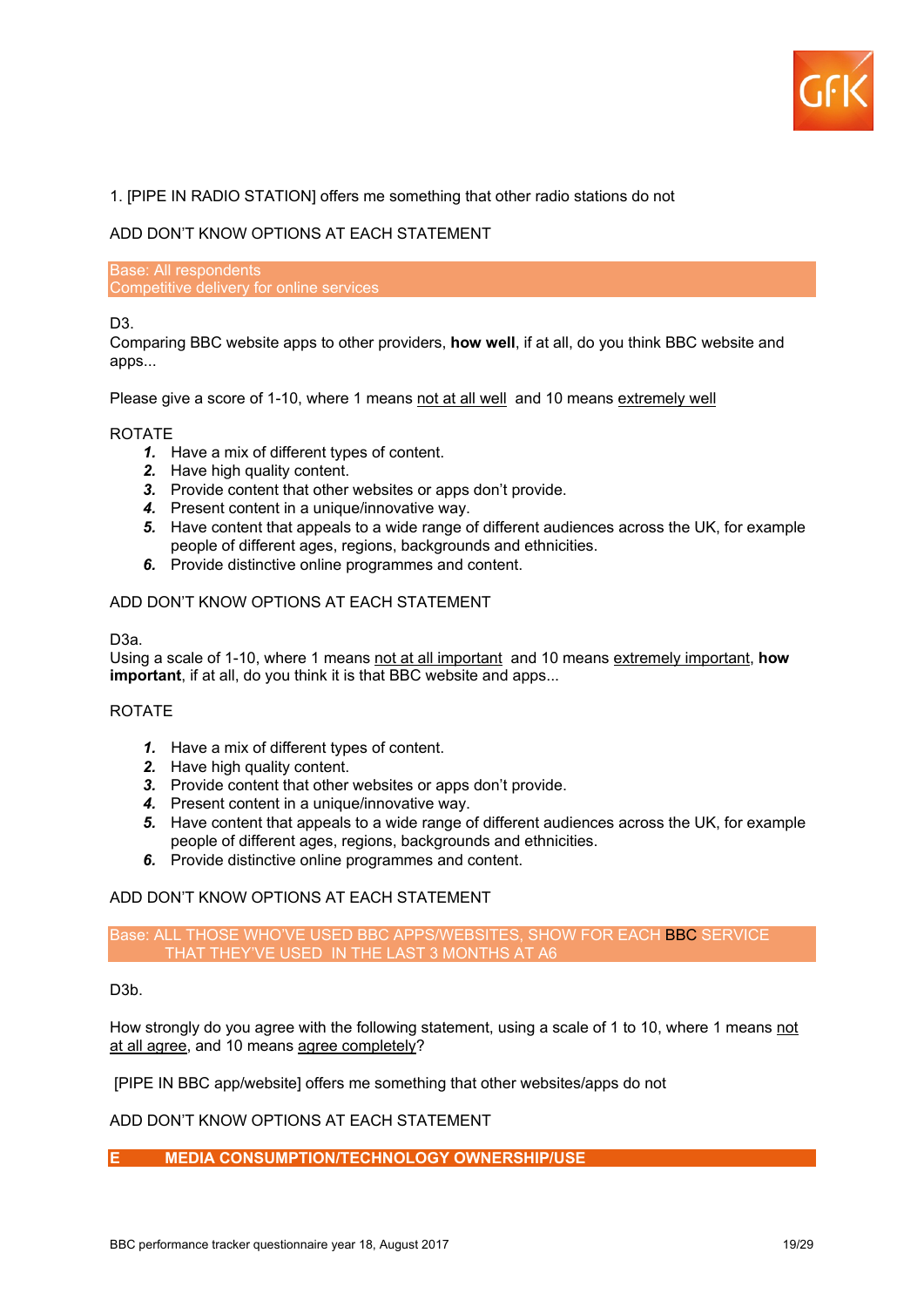

## Base: All respondents Technology access

## E2 [M]

Which of the following devices do you use to watch TV, listen to radio, use video-on-demand services or access online and app content?

|                                                                 | Watch/access<br>TV channels | Watch catch<br>up, on demand<br>or video<br>streaming<br>services | Listen to radio | Access online<br>and apps |
|-----------------------------------------------------------------|-----------------------------|-------------------------------------------------------------------|-----------------|---------------------------|
| TV                                                              | x                           | X                                                                 | X               | X                         |
| Laptop/computer/netbook                                         | X                           | X                                                                 | X               | X                         |
| Tablet                                                          | X                           | X                                                                 | X               | X                         |
| Smartphone                                                      | X                           | X                                                                 | X               | X                         |
| Digital radio                                                   |                             |                                                                   | X               |                           |
| Analogue radio                                                  |                             |                                                                   | X               |                           |
| Smart watch (e.g. Apple<br>Watch, Pebble, Samsung,<br>Sony)     |                             |                                                                   |                 | X                         |
| Smart or wireless speaker<br>(e.g. Amazon Echo, Google<br>Home) |                             |                                                                   | $\mathsf{x}$    | X                         |
| E-reader (e.g. Kindle)                                          |                             |                                                                   |                 | X                         |
| Games console                                                   | x                           | X                                                                 | X               | X                         |
| None of these                                                   | x                           | X                                                                 | X               | X                         |

## **F ATTITUDINAL**

Now we are going to ask you some questions about your general attitudes towards the BBC.

#### Base: All respondents Miss the BBC  $F1$

To what extent do you agree or disagree with the statement 'I would miss the BBC if it wasn't there'?

- 1. Definitely agree
- 2. Slightly agree<br>3. Neither agree
- 3. Neither agree nor disagree<br>4. Slightly disagree
- 4. Slightly disagree<br>5. Definitely disagre
- 5. Definitely disagree
- Don't Know

Base: All respondents Relevance of the BBC  $F<sub>2</sub>$ 

To what extent do you agree or disagree with the statement 'The BBC is less relevant to me than it was in the past'?

- 1. Definitely agree
- 2. Slightly agree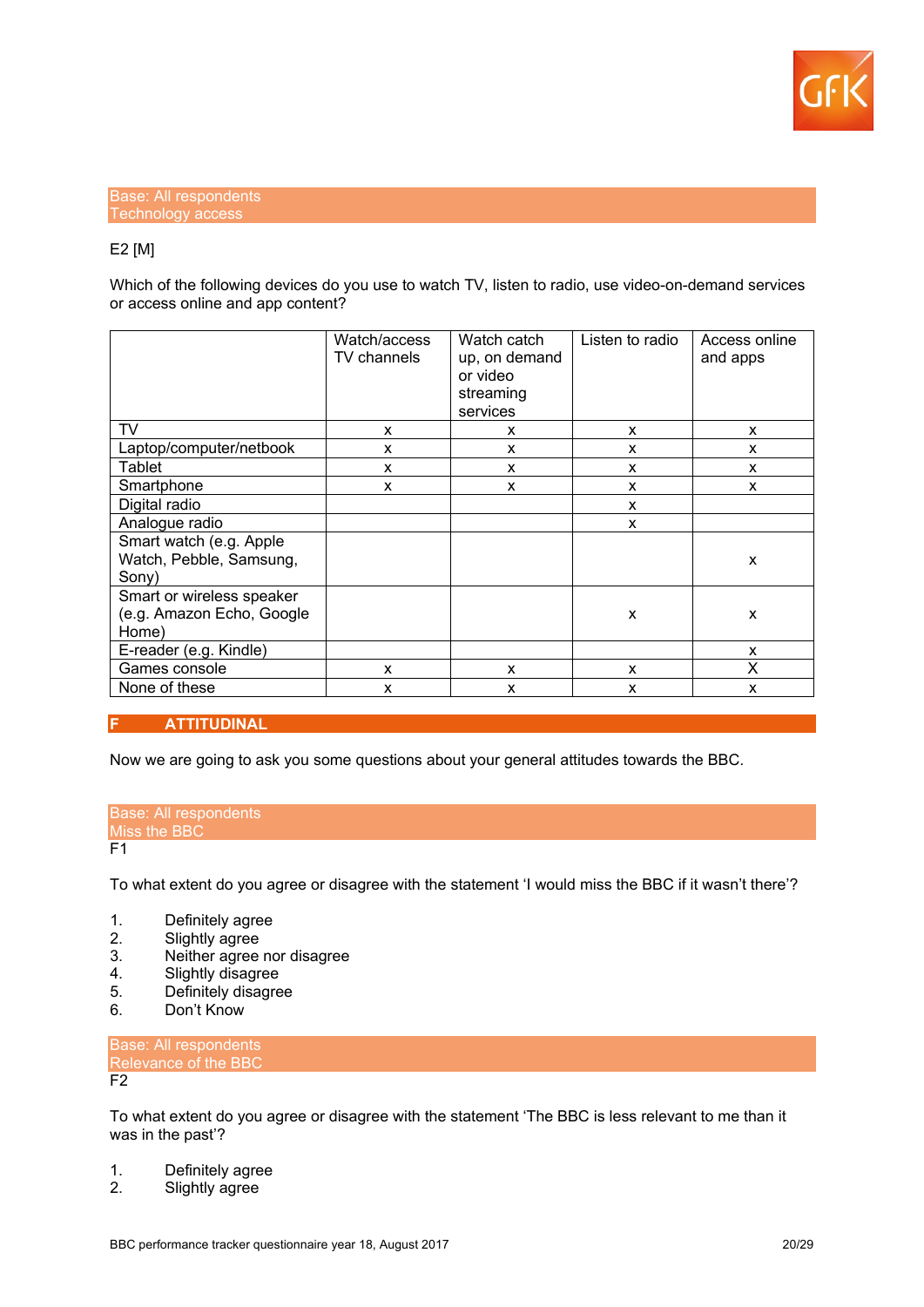

- 3. Neither agree nor disagree<br>4. Slightly disagree
- 4. Slightly disagree<br>5. Definitely disagre
- 5. Definitely disagree<br>6 Don't Know
- Don't Know

## **VI. DEMOGRAPHICS/CLASSIFICATION**

#### Base: All respondents NEWS USE

NU1.

Typically, how frequently do you access news? By news, we mean national, international, regional/local news and other topical events accessed via any platform (radio, TV, newspaper or online including apps).

- 1. More than 10 times a day
- 2. Between 6 and 10 times a day
- 3. Between 2 and 5 times a day
- 4. Once a day
- 5. 4-6 days a week
- 6. 2-3 days a week
- 7. Once a week
- 8. Less often than once a week
- 9. Less often than once a month
- 10. Never
- 11. Don't know

#### Base: All respondents [M] INTERNET ACCESS

QIA1. In which of the following locations have you accessed the internet in the past 3 months?

Please select yes for all that apply. (yes/no tick option)

- 1. At home
- 2. At someone else's home
- 3. At work
- 4. Whilst commuting/ travelling / on the move
- 5. In a public place e.g. café, library
- 6. Elsewhere

## SCRIPTER PLEASE INCLUDE YES/NO TICK OPTION FOR EACH

Base: All respondents HOUSEHOLD SIZE DC01 [S]

How many people live in your house, including yourself?

- 1. One
- 2. Two
- 3. Three
- 4. Four
- 5. Five
- 6. Six
- 7. More than six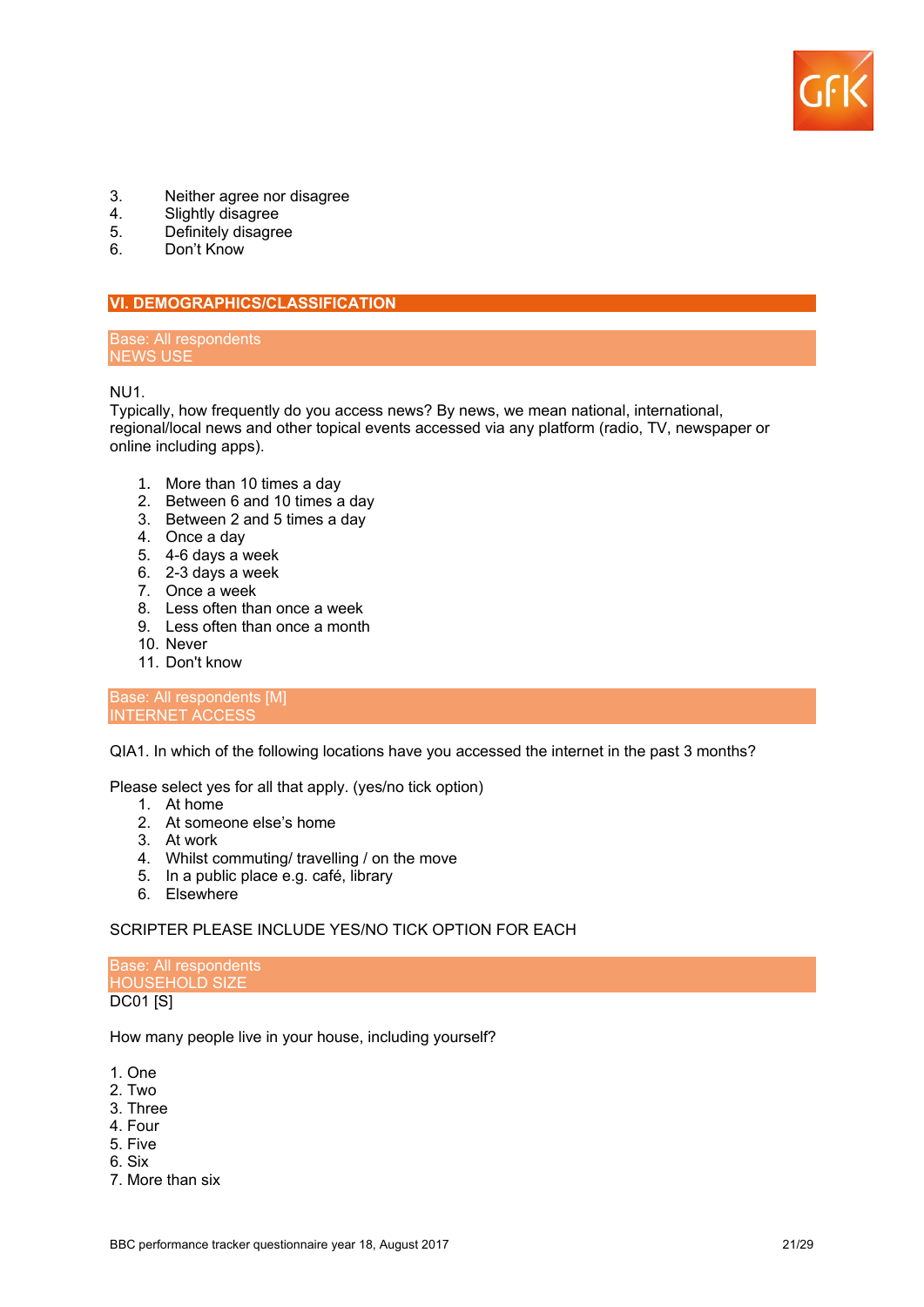

98. Prefer not to say

Base: All WHO DON'T CODE 1 AT DC01 **CHILDREN** DC02 [S]

Do you have any children living in your household? By children, we mean children under 16 living at home.

1. Yes 2. No 98. Prefer not to say

Base: All respondents who coded D02=1 CHILDREN AGE DC03 [S]

Thinking about the children under 16 in your household, what ages are they? Please type in the age of each child in a separate box.

PUT IN 10 SEPARATE BOXES FOR THEM TO TYPE IN EACH CHILD'S AGE, PLEASE LIMIT IMPUT TO NUMBER OF PEOPLE CODED AT DC01 98. Prefer not to say

SCRIPTER, PLEASE ADD A BOX TO TYPE IN THE NUMBER OF CHILDREN,

Base: CODE YES AT DC02 **PARENT** DC04 [S]

Are you responsible for the children under 16 in your household? Are you their parent or guardian?

1. Yes 2. No 98. Prefer not to say

Base: ASK ALL RESPONDENTS **CAREF** DC05 [S]

Are you a carer for someone over the age of 16?

1. Yes 2. No 98. Prefer not to say

Base: All respondents **EDUCATION** DC06 [S]

Which, if any, is the highest educational or professional qualification you have obtained. If you're still studying, please select the highest level achieved so far.

- 1. GCSE/O-Level/CSE/standard grades or equivalent
- 2. Vocational qualifications or equivalent (=NVQ1+2)
- 3. A-Level/Highers or equivalent (=NVQ3)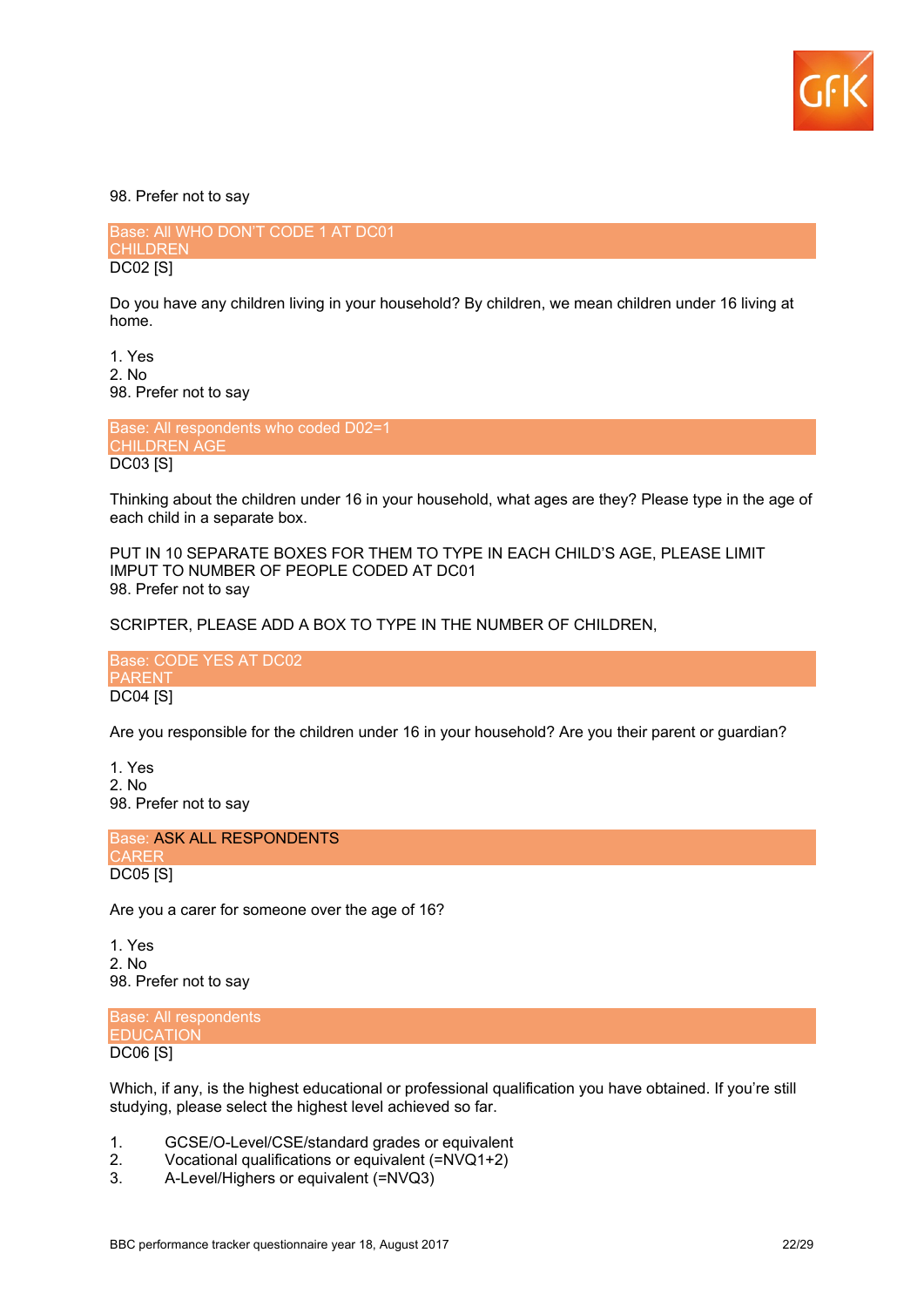

- 4. Bachelor Degree or equivalent (=NVQ4)<br>5. Masters/PhD or equivalent
- Masters/PhD or equivalent
- 6. Other<br>7 No.for

 $\overline{a}$ 

- 7. No formal qualifications<br>99. Don't know
- Don't know

#### Base: All respondents INCOME DC07 [S]

In which of the following income bands does your gross annual household income fall? (Note: before tax, national insurance or any other deductions)

1. Up to £10,000 2. £10,000 - £14,999 3. £15,000 - £19,999 4. £20,000 - £29,999 5. £30,000 - £39,999 6. £40,000 - £49,999 7. £50,000 - £74,999 8. £75,000 and above 98. Prefer not to say

Base: All respondents WORKING STATUS DC08 [S]

What is your current working status?

- 1. Paid employment (30+ hours a week)
- 2. Paid employment (8-29 hours a week)
- 3. Paid employment (less than 8 hours a week)
- 4. Self employed (30+ hours a week)
- 5. Self employed (8-29 hours a week)
- 6. Self employed (less than 8 hours a week)
- 7. Retired
- 8. Studying full time
- 9. Not in paid employment/Looking after the house or home
- 10. Unemployed
- 97. Other
- 98. Prefer not to say

Base: All respondents SOCIAL GRADE

## **SGD2**

Are you the main income earner in the household?

- 1. Yes
- 2. No
- 3. Don't know

## **SGD3**

A Are you regularly employed, including self-employment? If you are employed both full-time and part-time please select 'full-time'.

B Is the chief income earner regularly employed, including self-employment? If he/she is employed both full-time and part-time please select 'full-time'.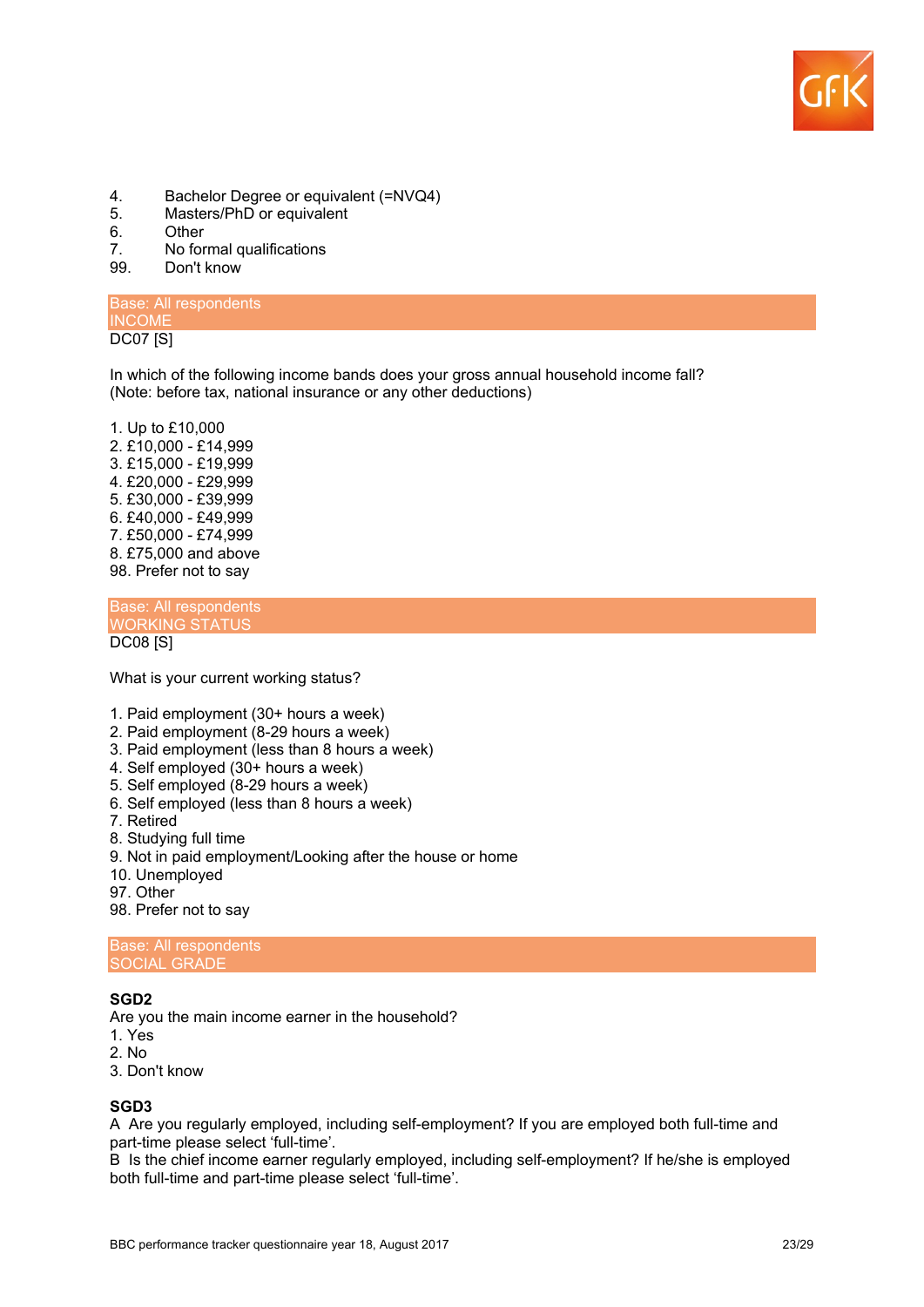

- 1. Employed full-time (30+ hours per week)
- 2. Employed part-time (8-30 hours per week)
- 3. Not employed (less than 8 hours per week)

*If SGD3 = Unemployed (code 3) then ASK SGD4* **SGD4**

A Are you...

B Is the chief income earner...

1. A housewife/ househusband

- 2. A student
- 3. Retired

4. Currently unemployed

If not main income earner (SGD2 code2) and unemployed (SGD3 code 3) and student (SGD4 code 2) then  $SEG = C1$ 

*If CIE is retired (SGD4=3) then ask SGD4P*

**SGD4P** A Do you...

B Does the chief income earner...

… receive any occupational pension from a previous employment, or is the state pension the only pension they receive?

1. Receives an occupational pension

2. Receives only a state pension

If retired (SGD4 code 3) and receiving only state pension (SGD4P=2) then SEG =  $E$ 

*If not main income earner (SGD2 code2) and unemployed (SGD3 code 3) and student (SGD4 code 2) then ask D4STU*

## **SGD4STU**

A Are you living at home (with parents) or away from home / on your own?

B Is the chief income earner living at home (with parents) or away from home / on their own?

1. At home

2. At home with parents

3. Away from home

## **SGD4STUDENTREDIRECTFIX**

Flag in data to highlight students at home who are head of household - re-directed back to SGD2

*If not main income earner (SGD2 code 2) and housewife (SGD4 code 1) then ask D4House*

#### **SGD4HOUSE**

And you are the chief income earner for this household?

1. Yes

2. No

If not main income earner (SGD2 code 2) and housewife (SGD4 code 1) and chief income earner (SGD4House code 1) then SEG = E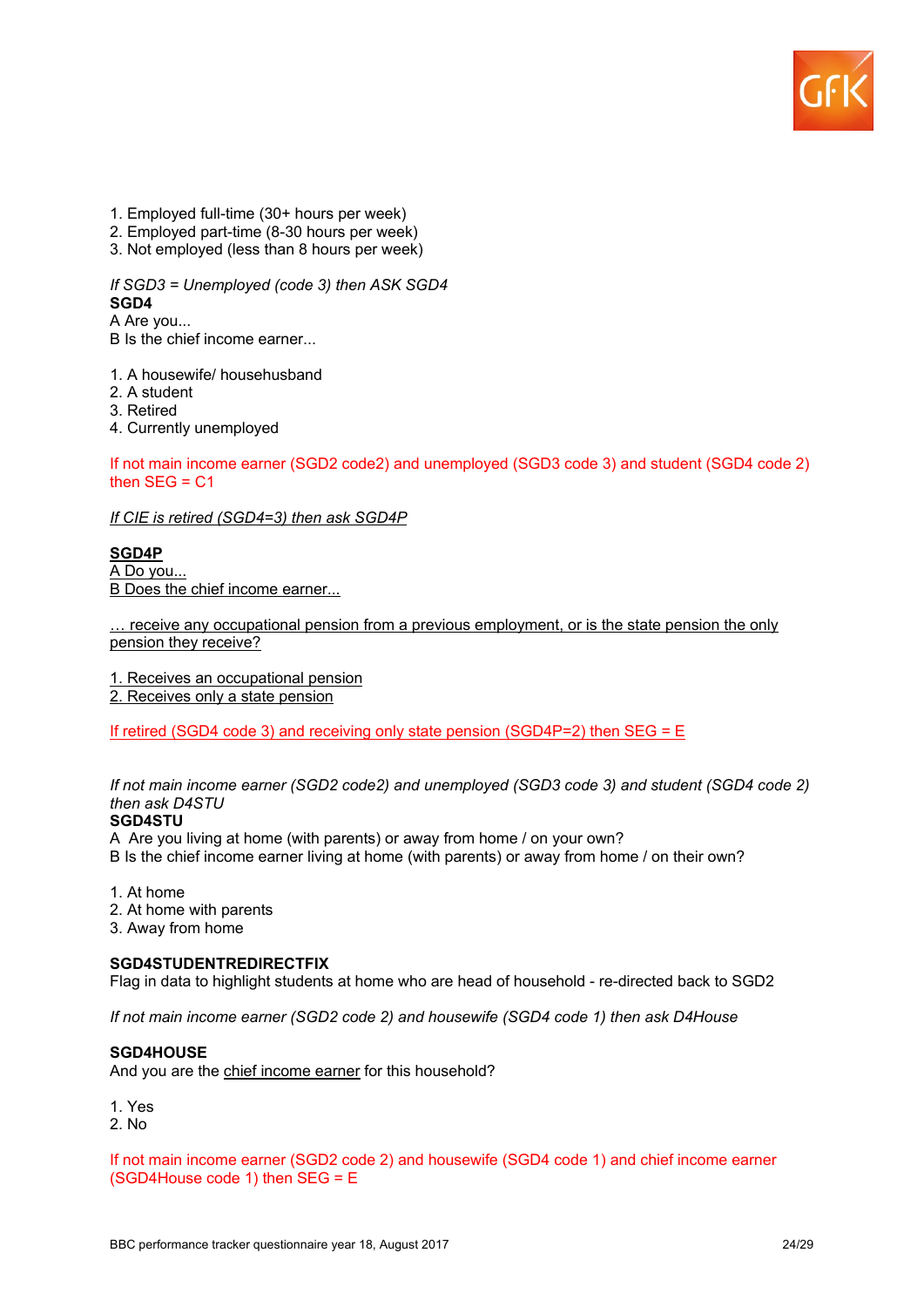

#### If employed full/part time (SGD3 codes 1 or 2) or Retired with Occupational Pension (SGD4P code 1) Ask SGD5

## **SGD5**

1. In your work, how many staff are you responsible for, if any?

2. In their work, how many staff is the chief income earner responsible for, if any?

3. In your work, how many staff were you responsible for, if any?

4. In their work, how many staff was the chief income earner responsible for, if any?

Open numeric box None

*If employed full/part time (SGD3 codes 1 or 2) or Retired (SGD4 code 3) Ask SGD6*

## **SGD6**

1. Please type in your job title into the box below. As you type, a list will appear on the right with various options. Please select the option that most closely matches your job role, or if you cannot find your job role, please select 'other'.

2. Please type in the chief income earner's job title into the box below. As you type, a list will appear on the right with various options. Please select the option that most closely matches their job role, or if you cannot find their job role, please select 'other'.

3. Please type in your job title (from before you retired) into the box below. As you type, a list will appear on the right with various options. Please select the option that most closely matches your job role, or if you cannot find your job role, please select 'other'.

4. Please type in the chief income earner's job title (from before they retired) into the box below. As you type, a list will appear on the right with various options. Please select the option that most closely matches their job role, or if you cannot find their job role, please select 'other'.

#### **Social grade auto-coder – Job title options will appear based on text entered by respondent and the job title selected will be used to code socio-economic group.**

*If "SelfManual" or "SelfNonManual" (taken from Social Grade auto-coder) ASK SK*

## **SGSK**

As you are/ the chief income earner is self-employed, can you tell us if you are/the chief income earner is professionally skilled / qualified (i.e. electrician, plumber, London taxi driver, photographer etc) or not skilled / qualified (e.g. window cleaner, shopkeeper, hotelier etc).

1. I have/the chief income earner has professional qualifications relevant to my business 2. No such qualification

If Self manual (SGD6) and non-skilled (SGSK code 2)

If number of staff responsible for at SGD5 >= 25 Then SEG = B If number of staff responsible for at SGD5 >= 5 Then SEG = C1 If number of staff responsible for at SGD5 >= 1 Then SEG = C2 Otherwise SEG = D

If SelfManual (SGD6) and skilled (SK code 1)

If number of staff responsible for at SGD5 >= 25 Then SEG = A If number of staff responsible for at SGD5 >= 5 Then SEG = B If number of staff responsible for at SGD5 >= 1 Then SEG = C1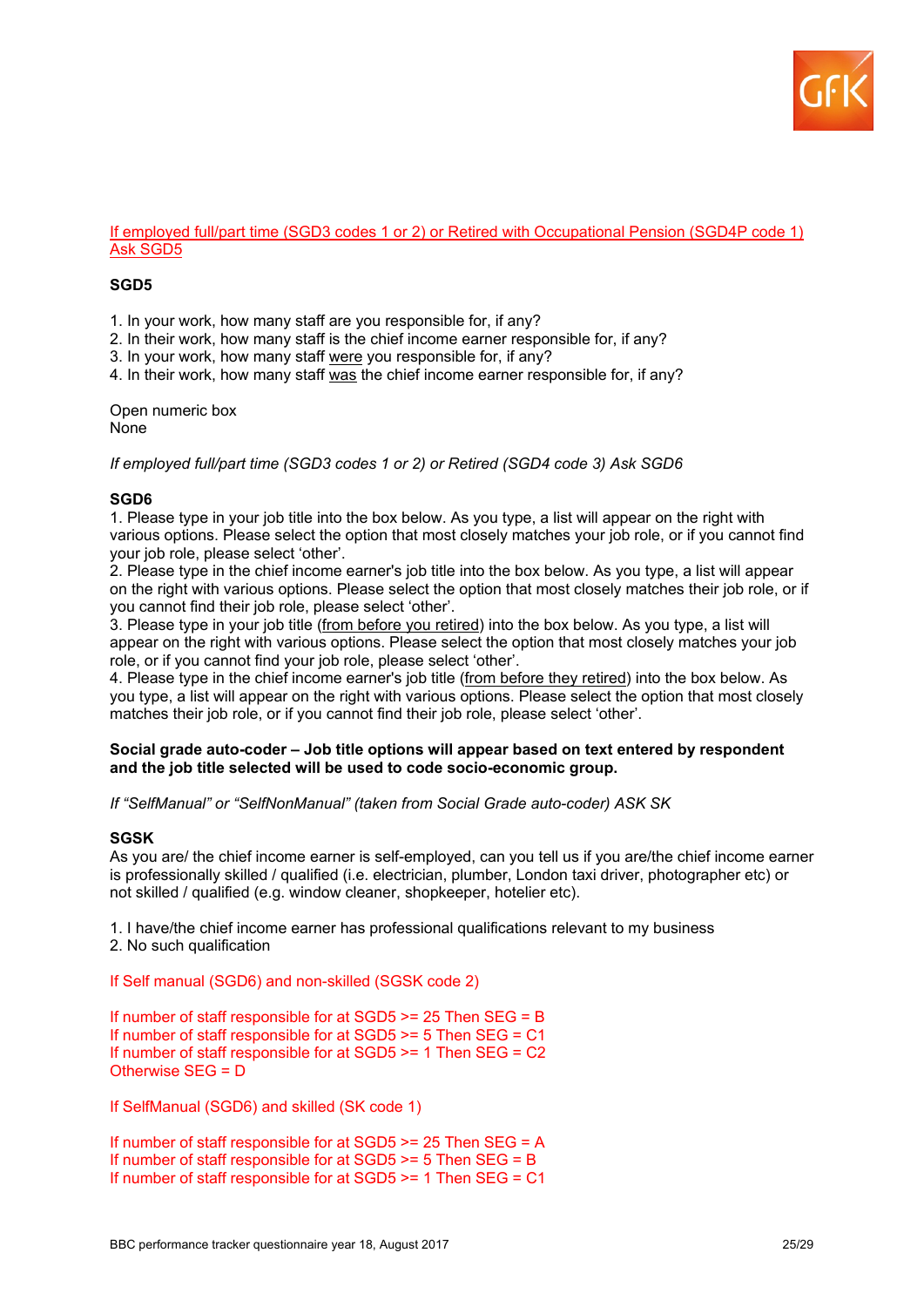

Otherwise SEG = C2

If SelfNonManual (SGD6) and non-skilled (SK2)

If number of staff responsible for at SGD5 >= 25 Then SEG = A If number of staff responsible for at  $SGD5 \ge 5$  Then  $SEG = B$ If number of staff responsible for at SGD5 >= 1 Then SEG = C1 Otherwise SEG = C2

If SelfNonManual (SGD6) and skilled (SK code 1) If number of staff responsible for at SGD5 >= 25 Then SEG = A If number of staff responsible for at SGD5 >= 5 Then SEG = A If number of staff responsible for at SGD5 >= 1 Then SEG = B Otherwise SEG = C1

*If "Director" (taken from Social Grade auto-coder) ASK SGEType, SGESize and SGMLevel*

## **SGETYPE**

Do you / does the chief income earner work in ...

1. ... an industrial /commercial organisation

2. ... a bank / financial / service organisation

## **SGESIZE**

How many employees does your/the chief income earner's organisation have in total?

Open numeric box

#### **SGMLEVEL**

And even though you may have told us before, please select your/the chief income earner's management level from the list below. If it is not listed, please select the nearest equivalent.

- 1. Chairman
- 2. Managing Director
- 3. Director, Board Member
- 4. Senior Manager
- 5. Department Manager (professionally qualified)
- 6. Department Manager (not professionally qualified)
- 7. Junior manager (ie. head of sections within a department, executives)

## For those working in industrial/ commercial organisation at SGETYPE

SGESize >= 200 And SGMLevel codes 1-5 Then SEG = A SGESize >= 200 And SGMLevel codes 6-7 Then SEG = B SGESize >= 25 And SGMLevel code 1-2 Then SEG = A SGESize >= 25 And SGMLevel codes 3-5 Then SEG = B SGESize >= 25 And SGMLevel codes 6-7 Then SEG = C1 SGESize >= 1 And SGMLevel codes 1-2 Then SEG = B SGESize >= 1 And SGMLevel codes 3-7 Then SEG = C1 All other SGEType = Industrial Then SEG = C1

For those working in a bank/ financial/ service organisation at SGETYPE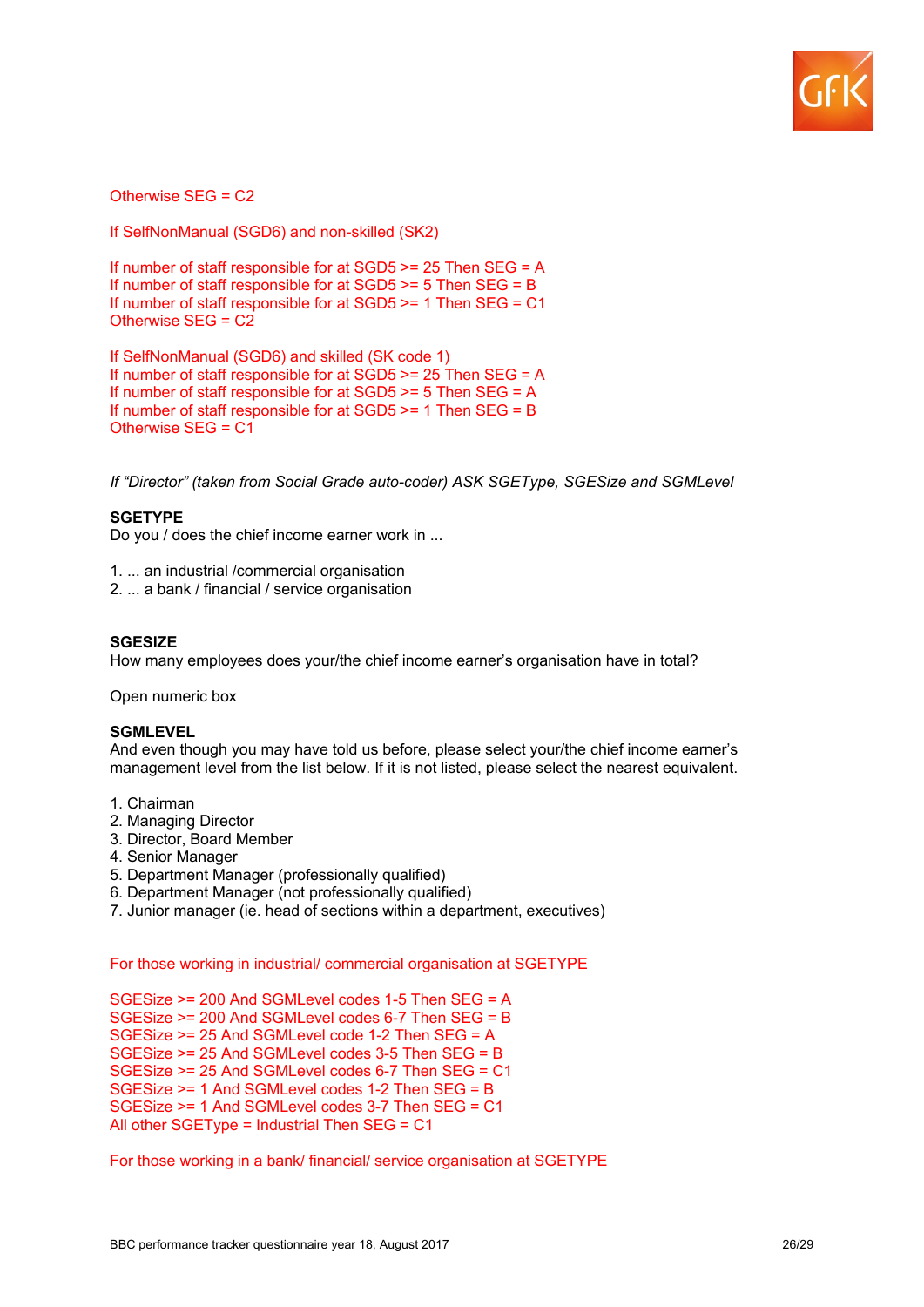

SGESize >= 200 And SGMLevel codes 1-6 Then SEG = A SGESize >= 200 And SGMLevel codes 7 Then SEG = B SGESize >= 25 And SGMLevel codes 1-5 Then SEG = A SGESize >= 25 And SGMLevel codes 6-7 Then SEG = B SGESize >= 1 And SGMLevel codes 1-2 Then SEG = A SGESize >= 1 And SMLevel codes 3-5 Then SEG = B SGESize >= 1 And SGMLevel codes 6-7 Then SEG = C1

If "Other" (taken from Social Grade text from autocoder) Then SEG code 7

If SGD4 = Unemployed Then SEG = E

## **FURTHER DETAILS**

To help us classify you/the chief income earner accurately, please enter as much information as you can regarding you/the chief income earner role... level of experience / success etc

## **OE question**

**Surrogate social grade question – to be asked of those not classified above**.

If s**ocial grade = 7 (u**nable to autocode), then ask SG**Q\_SUR**

## **SGQ\_SUR**

"Please choose from the list below which **ONE** best describes the main income earner's occupation. If the main income earner is retired or unemployed, please select the occupation just before the main income earner retired or was unemployed."

"**Senior manager** (e.g., managing director, chairman, etc.) in business OR **a top-level civil servant**  OR retired from one of occupations OR the widow(er) of someone previously employed in one of these occupations" **(Social grade = A)**

"**Middle management executive** (in charge of 25 staff or more) in a large organisation with appropriate qualifications OR **principal officer in local government and civil service** OR **top management or owner of small a small business, educational or service establishments** OR retired from one of these occupations OR the widow(er) of someone previously employed in one of these occupations" **(Social grade = B)**

"**Junior manager** (e.g. head of section within the department, in charge of fewer than 24 staff) OR **owner of small establishment** OR **any other non-manual positions** OR retired from one of these occupations OR the widow(er) of someone previously employed in one of these occupations" **(Social grade = C1)**

"**Skilled manual worker** OR **manual worker with responsibility for other people** OR retired from one of these occupations  $\underline{OR}$  the widow(er) of someone previously employed in one of these occupations (if receiving spouse's pension)" (Social grade = C2) occupations (if receiving spouse's pension)"

"**Semi-skilled manual worker** OR **manual worker with no relevant qualifications,** including apprentices and trainees to skilled workers OR retired from one of these occupations OR the widow(er) of someone previously employed in one of these occupations (if receiving spouse's pension)" **(Social grade = D)**

"**Dependent on the state** long-term through sickness, unemployment, old age or for any other reason OR casual worker without a regular income" **(Social grade = E)**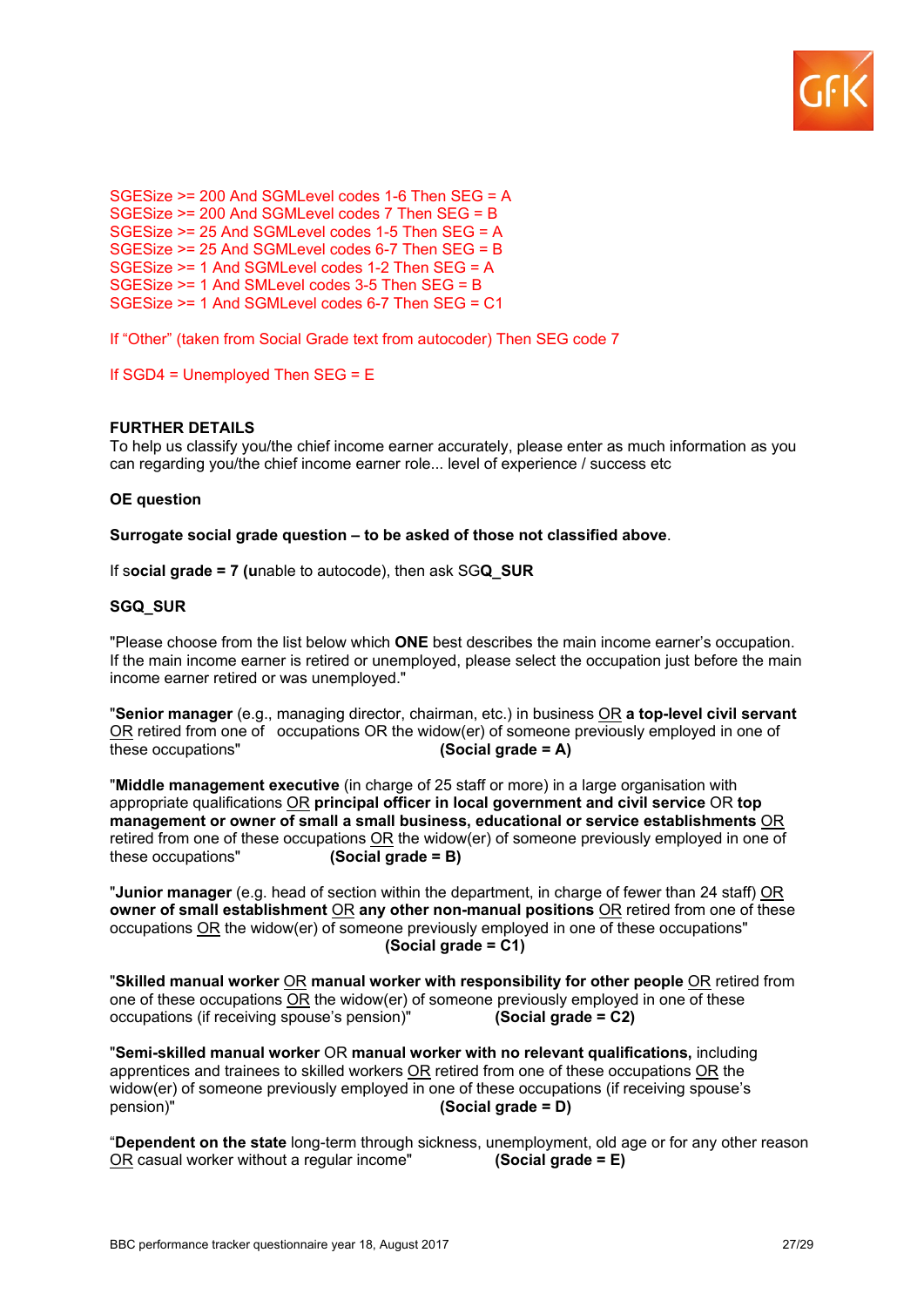

#### Base: All respondents SEXUAL ORIENTATION DC<sub>13</sub>

Ofcom wants to ensure that it talks to as representative a sample of people as possible. Please indicate which of the following you consider yourself to be:

1. Heterosexual or straight 2. Gay or lesbian 3. Bisexual 98. Prefer not to say 99. Other

Base: All respondents GENDER REASSIGNMENT DC14

Have you gone through any part of a process (including thoughts or actions) to change from the sex you were described as at birth to the gender you identify with, or do you intend to? (This could include changing your name, wearing different clothes, taking hormones or having gender reassignment surgery).

1. Yes

- 2. No
- 3. I prefer not to say

Base: All respondents **DISABILITY** DC15 [M]

Which of these, if any, limit your daily activities or the work you can do? Please select all that apply.

- 1. Breathlessness or chest pains
- 2. Poor vision, partial sight or blindness
- 3. Difficulty in speaking or in communicating
- 4. Poor hearing, partial hearing or deafness
- 5. Cannot walk at all / use a wheelchair
- 6. Cannot walk far or manage stairs or can only do so with difficulty
- 7. Limited ability to reach
- 8. Mental health problems or difficulties

9. Dyslexia

10.Other illnesses or health problems which limit your daily activities or the work that you can do

(PLEASE TYPE IN) 97. Prefer not to say

98.None

99.Don't know

Base: ALL RESPONDENTS CODING 98 AT RELIGION SCREENING QUESTION RELIGION FOLLOWED

## DC16 [M EXCEPT FOR NO RELIGION]

What is your religion?